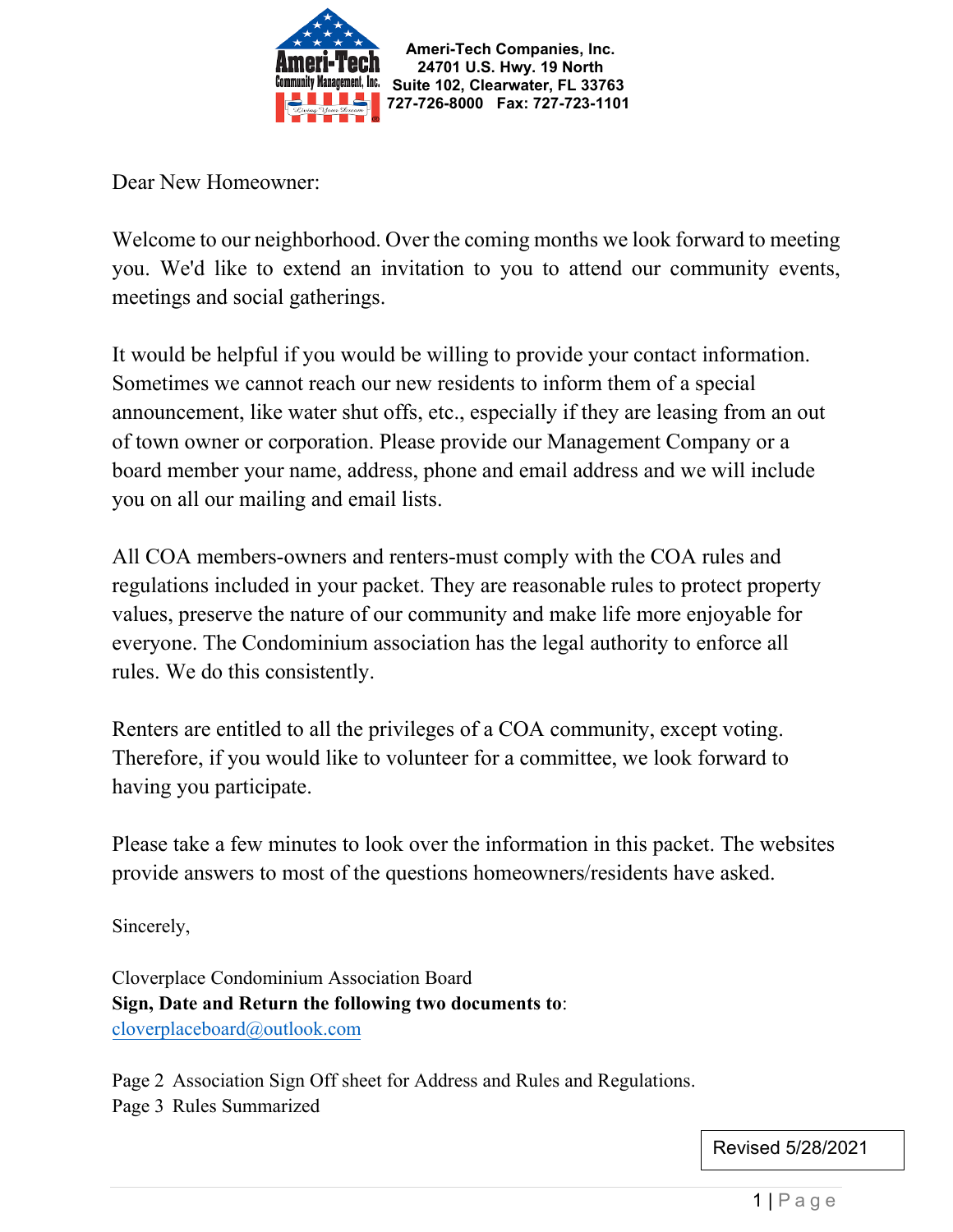

Date:

Re: Association Sign Off sheet for Address and Rules and Regulations

Acknowledgement

It is the obligation of the Board of Directors to ensure that each Homeowner and Renter in our Community is adhering to the Declaration of Condominium and Rules & Regulations set forth in Cloverplace Documents. Our Community is striving to continue to be a beautiful place in which to reside harmoniously with our neighbors. We are all bound to conform to the Governing Documents.

To maintain our neighborhood in an attractive manner, this letter is to introduce you to our rules and regulations and to advise you that you could be subject to fines if you do not comply.

Thanks for taking the time to review Cloverplace Condominium Association documents. When finished please sign and return a copy with your signature so we can continue to process your application. Failure to sign will forfeit your ability to reside at Cloverplace and your application will not be approved.

This document is for us to confirm that you understand the following:

- Governing Documents Declaration, By-Laws and Articles of Incorporation
- Rules & Regulations
- Architectural Change Process
- **Basic Information** 
	- o Management Company Contact
	- o Association Fees
	- o Pool Key
	- o Parking
	- o Emergencies
	- o Facebook- Cloverplace Condo
		- https://www.facebook.com/profile.php?id=100012164 288932
	- o Websites
		- www.cloverplacecondos.org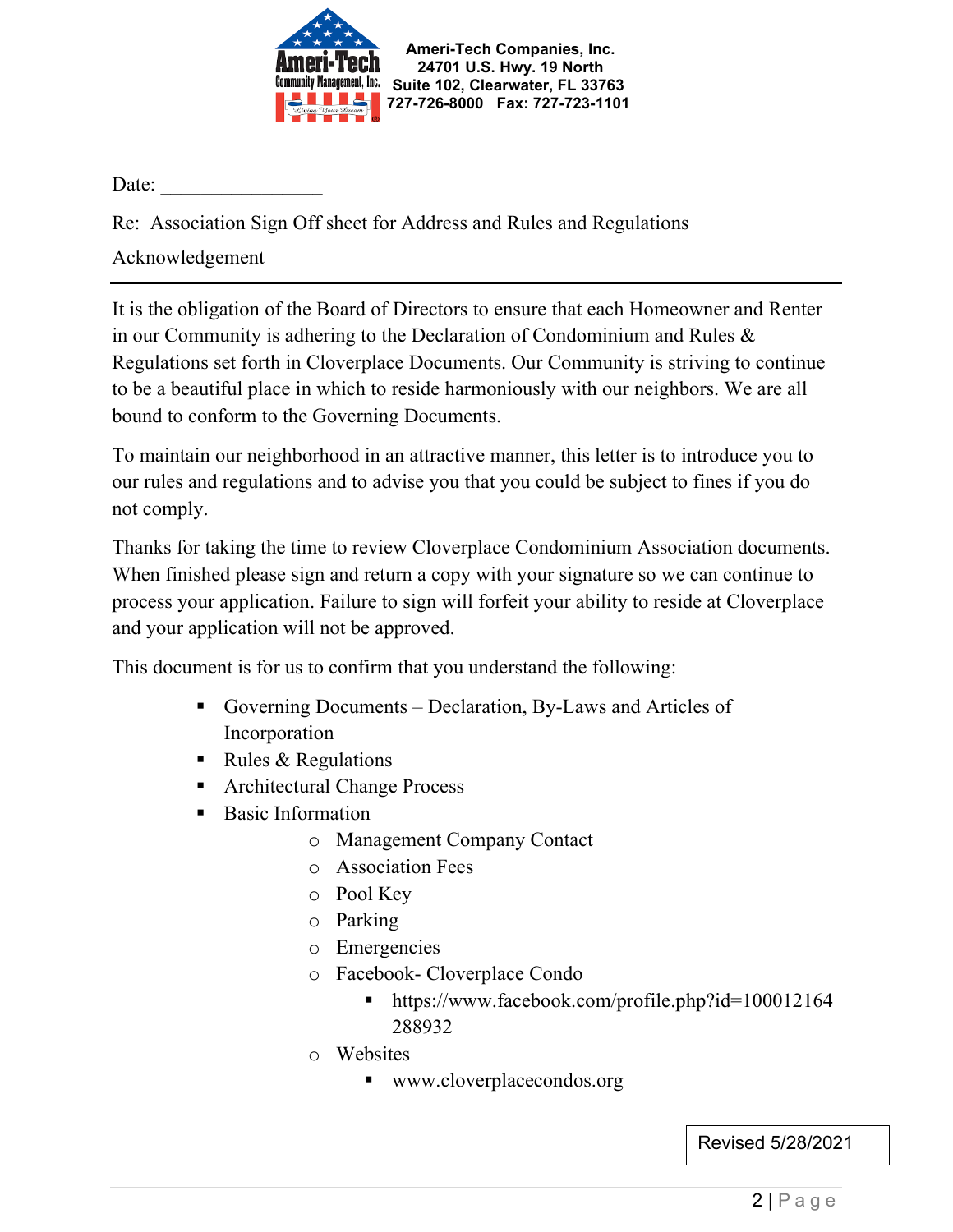

| <b>Architectural Committee:</b> | All modifications to the exterior of your property, including painting,<br>must be submitted to the Architectural Committee, (forms available at<br>www.cloverplacecondo.org) under Documents.<br>* Please note when replacing your roof, it is considered<br>common area and requires that both sides of the unit be<br>replaced at the same time.<br>* Please note that when repainting your home both units must<br>be done at the same time to avoid color variations. |
|---------------------------------|----------------------------------------------------------------------------------------------------------------------------------------------------------------------------------------------------------------------------------------------------------------------------------------------------------------------------------------------------------------------------------------------------------------------------------------------------------------------------|
| Lawn care and Landscaping       | The owner is responsibility for maintaining their yard. This<br>includes mowing the lawn, trimming your trees, bushes,<br>plants and pressuring washing your driveway and sidewalks.                                                                                                                                                                                                                                                                                       |
| <b>Trash Collection:</b>        | Garbage pickup is on Tuesdays and Fridays. You will need to<br>arrange for bulky items to be picked up. Please don't put<br>these items out by curb until the night before scheduled pick<br>up.                                                                                                                                                                                                                                                                           |
| Pool Information:               | The pool is an amenity offered only to Cloverplace residents<br>and guests. One-bathroom key and gate card are issued to<br>each unit owner. There will be a fee to replace. It is the<br>owner's responsibility to get it back from tenants and pass it on<br>to new owners.                                                                                                                                                                                              |
| Pets:                           | You must submit a form and picture of your pets to get<br>approval by the board. Maximum of 2 pets per household.<br>Aggressive breeds including, but not limited to wolfs hybrids,<br>rottweilers, and pit bulls will not be allowed. Owners will be<br>fined until pets are removed if not approved.                                                                                                                                                                     |
| Parking:                        | Street parking is only allowed in designated areas indicated by<br>street markings and signs. Parking on the lawn is prohibited.<br>No boats, trailers, campers, motor homes, golf carts,<br>motorcycles or vehicles larger than a passenger automobile,<br>pickup truck or standard size van will be permitted.<br>Commercial trucks and vehicles are prohibited. Your vehicle<br>will be towed if it's in violation.                                                     |

Full information on any of the above can be found below under Cloverplace Rules and Regulations provided in this packet\*\*\*\*\*\*\*

| Signature | Date | Signature | Date              |
|-----------|------|-----------|-------------------|
|           |      |           | Revised 5/28/2021 |
|           |      |           | 3 Page            |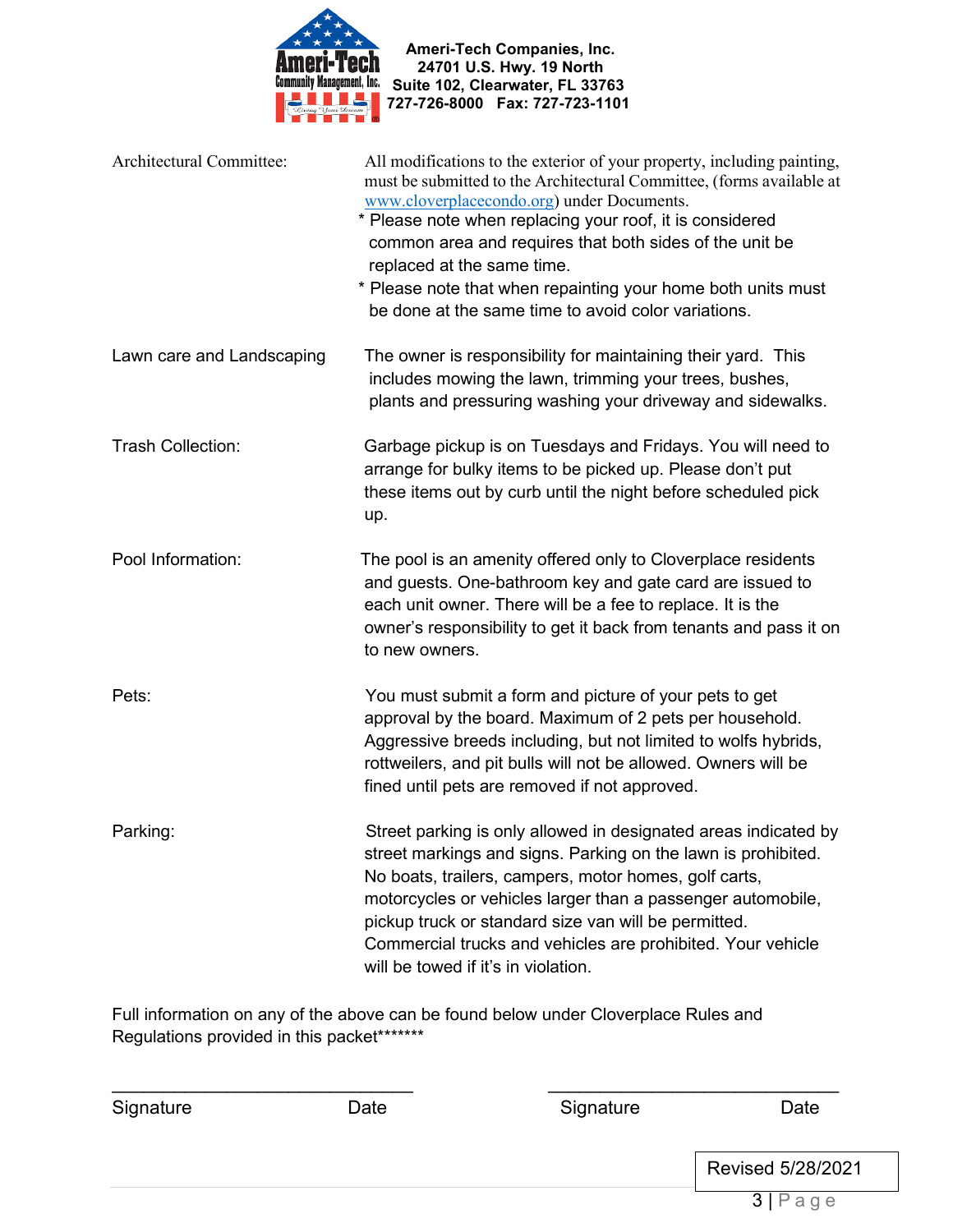

## **Cloverplace Condominiums Contact Information**

#### **Board of Directors:**

President: Joann Sloan- [sloancoach@gmail.com](mailto:sloancoach@gmail.com) Vice President: Kelly Hendrickson- [kelly0320@verizon.net](mailto:kelly0320@verizon.net) Secretary: Carol Gore-carolg31@verizon.net Treasurer- Vicky Hong- [vmhong474976@gmail.com](mailto:vmhong474976@gmail.com) Director: Maureen Glynn- [bowaggee@aol.com](mailto:bowaggee@aol.com) **All members of the board can be reached at [cloverplaceboard@outook.com](mailto:cloverplaceboard@outook.com) Cloverplace Condominiums Website: [www.cloverplacecondos.org](http://www.cloverplacecondos.org/)**

#### **Management Company:**

Ameri-Tech Companies, Inc. Phone number: 727-726-8000 Fax: 727-723-1101 Address: 24701 U.S. Hwy [19 North, Suite 102](mailto:sjarboe@ameritechmail.com), Clearwater, FL 33763 Website: www.ameritechcompanies.com Email all questions, comments, documents, suggestions and complaints directly to Jim at the above email addresses. We will forward it to the appropriate department.

Make all checks payable to Cloverplace Condominium Association.

### **ASSOCIATION FEES DUE THE FIRST OF THE MONTH**

For 2021, the Association Fees are \$285.00 per month. There are several ways to make this payment, including:

1. Send payment to bank with coupon attached:

BB&T PO Box 628207 Orlando, FL 32862-8207

- 2. Setup ACH withdraw by using forms included with your coupon book, or from Association Management Company.
- 3. Use your bank's BillPay system which you will need to use Cloverplace Condominium as the Payee, the address above as the mailing address, and Bill Pay number from your coupon book as the account number to setup.

Do NOT send your check to BB&T without including your Bill Pay number from your coupon book on the check - this may result in the check being returned, sent to the Management Company or being miss-applied.

Does your bank require a copy of the master insurance policy? Call the Association's insurance agent. Their number can be found at [http://aegisinsurance-group.com/.](http://aegisinsurance-group.com/)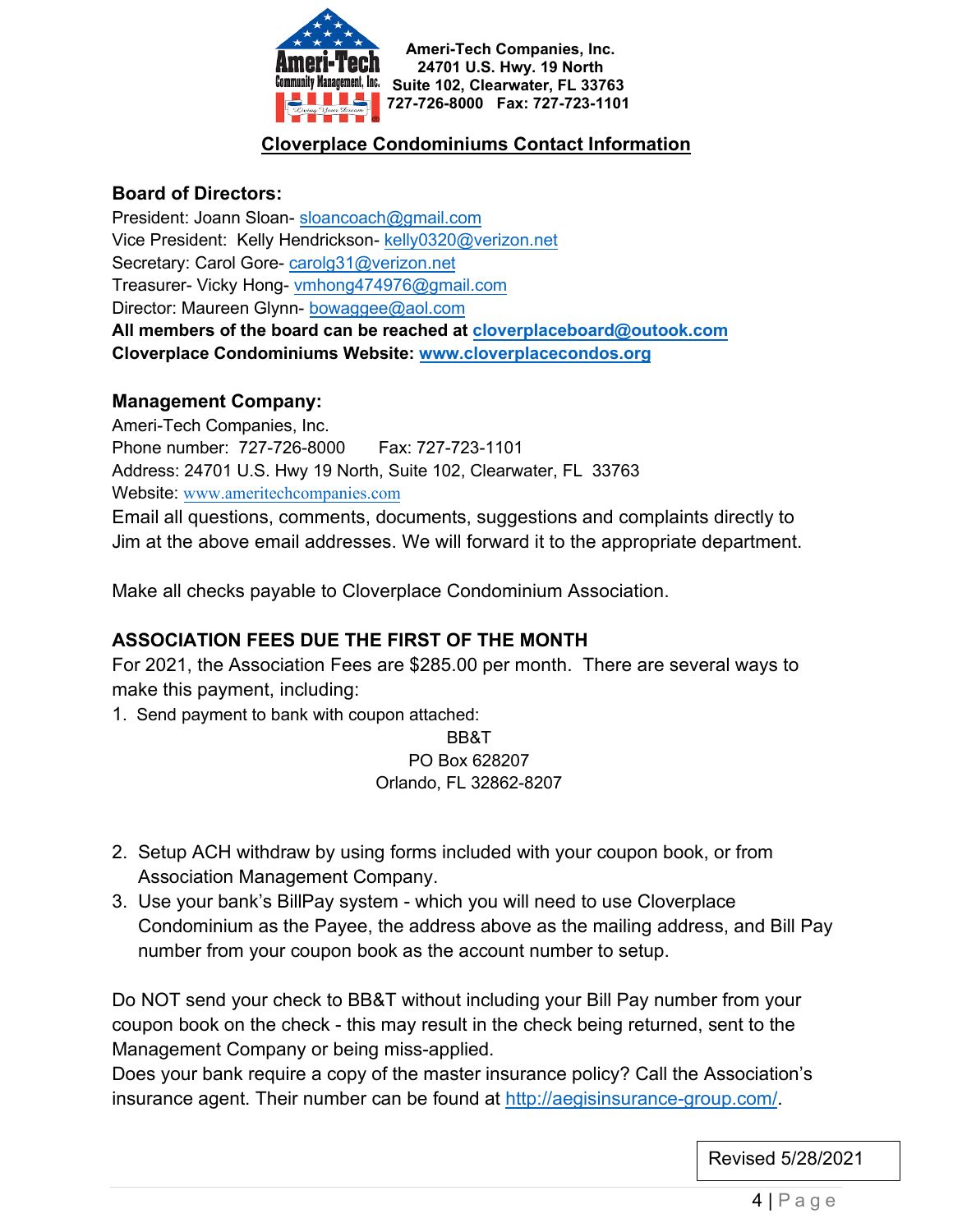

Watering Restrictions:

.

| <b>Addresses ending in:</b>           | <b>Authorized Watering days:</b> |  |
|---------------------------------------|----------------------------------|--|
| Even numbered homes:                  | <b>Thursday and/or Sunday</b>    |  |
| 0, 2, 4, 6, 8                         |                                  |  |
| <b>Odd numbered homes:</b>            | <b>Wednesday and/or Saturday</b> |  |
| 1, 3, 5, 7, 9                         |                                  |  |
| <b>Common Areas or locations with</b> | <b>Tuesday and/or Friday</b>     |  |
| no address                            |                                  |  |
|                                       | <b>Mornings:</b>                 |  |
| <b>Watering Times:</b>                | 12:01 a.m. to 10:00 a.m.         |  |
|                                       | <b>Evenings</b>                  |  |
|                                       | 4:00 p.m. to 11:59 p.m.          |  |

- $\Box$  New lawns and plants have a 60-day total establishment period
- $\Box$  From day 1 to day 30, new plant material may be watered any day of the week
- $\Box$  From day 31 to day 60, new plant material may be watered 3 days per week
- □ Established lawns and landscaping may be watered 2 days a week, once a day.

### **Water Usage is one of our communities' largest bills. In order to prevent future increases in our monthly dues, we all need to do our part to bring the cost down.**

#### **Some ways to conserve water:**

- o Turn off faucet while brushing your teeth.
- $\circ$  Only use dishwasher and washing machine when it is a full load
- o Fix leaks
- $\circ$  Install a dual flush or low flow toilet or put a conversion kit on your existing toilet.
- $\circ$  Don't overwater your lawn or water during peak periods and install rain sensors on irrigation systems.

\*\*\*The Year-Round Conservation Measures and Seasonal Reclaimed Water Restrictions allow the first violation of these restrictions to be issued as a "warning" Notice of Violation. The second and all subsequent violations under these restrictions will result in the issuance of a Notice of Violation followed by a citation with a \$193 fine. Contested citations may result in the \$193 fine plus additional court costs. For more information after receiving a citation, please contact Customer Service at 464-4000.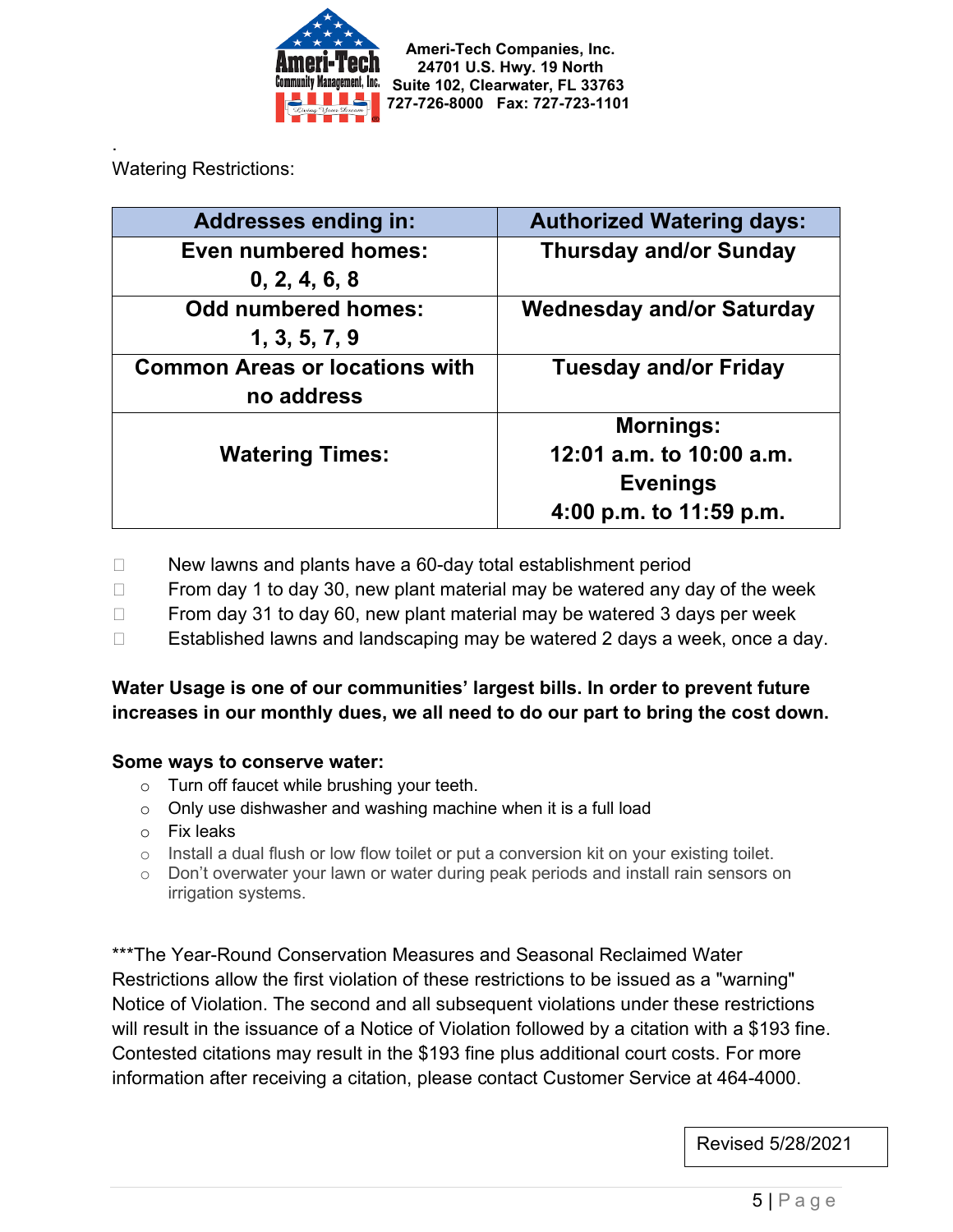

# **Pool Key Information**

All unit owners should have a pool card and bathroom key. They should have received keys at closing from previous owner. It is the owner's responsibility to provide the keys to their tenants. If you need to replace your keys it will be a \$20 charge for the card and a \$10 fee for the bathroom key. If a unit owner is more than 90 days past due on association fees or fines, access to the pool will be revoked until all past due fees are paid.

Process for obtaining pool card/key:

- 1. Owner is to complete Pool Key Application
- 2. Owner must read and sign Pool Access Agreement.
- 3. Tenant must initial Pool Access Agreement.
- 4. Attach 1<sup>st</sup> and last page of lease to agreement
- 5. Owner and tenant should keep pool rules and review them.

6. Make sure all Homeowner fees and liens are paid. (If owner owes money

to Cloverplace you will not be able to obtain key, until paid in full.)

7. Email all paperwork to [Cloverplaceboard@outlook.com](mailto:Cloverplaceboard@outlook.com) or bring it with you when you pick up keys.

8. Times will be scheduled to drop off paperwork and pick up key at the pool.

8. Owners will need to give permission for tenants to pick up keys. Keys will only be distributed in person with picture ID.

9. If tenants/owners were never approved for move in, then they will need to complete the application process. There is a \$100.00 fee for adults (age 18 and above) for background check. Couples who are married or have adult children will only need to pay \$100.00. If adults are not related, then each will have to pay the \$100.00 fee.

10. All documents can be found at [www.cloverplacecondos.org.](http://www.cloverplacecondos.org/) You can also request them to be emailed to you at [cloverplaceboard@outlook.com.](mailto:cloverplaceboard@outlook.com)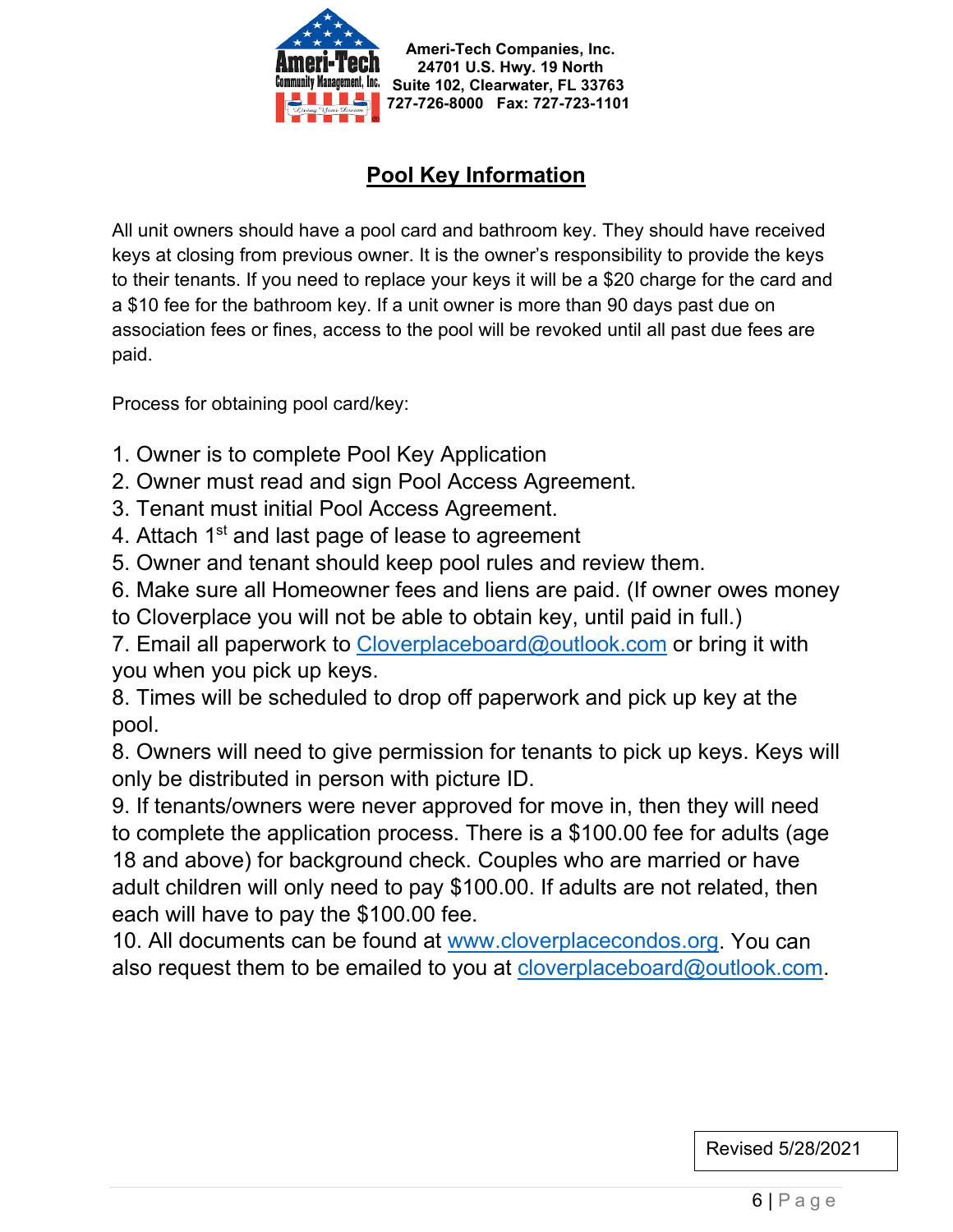

# **CLOVERPLACE POOL RULES**

**Pool hours: Dawn to Dusk (7:00 am to 10:00 pm)**

- **Bathing Load: 24 persons**
- **Shower Before entering pool**
- **No food or beverages in pool or in pool wet deck.**
- **No glass or animals in the fenced pool area.**
- **Do not swallow pool water.**
- **PERSONS UNDER 16 MUST BE ACCOMPANIED BY AN ADULT!!!**
- **Pool for residents and authorized guests only.**
- **No running or rough play.**
- **No lifeguard on duty.**
- **No skateboards, rollerskates, bicycles, hoverboards or scuba equipment.**
- **Swim at your own risk. No lifeguard on duty.**
- **Residents will be responsible for all damages.**
- **Gate should not be propped open.**
- **Board of directors reserve the right to deny use of the facilities to anyone breaking the rules or being disrespectful to other guests.**
- **NO DIVING**
- **1. 1st offense will be a verbal or written warning.**
- **2. 2nd offense priviledges will be suspended for 2 weeks.**
- **3. 3rd offense priviledges will be suspended for a month.**
- **4. 4th offense priviledges will be suspended indefinately.**

**Anyone being verbally or physically abusive towards other guest will have priviledges suspended indefinately.**

**If priviledges are suspended indefinately, guest with need to meet with board to have them reinstated.**

## **POOL IS UNDER SURVEILENCE!!!**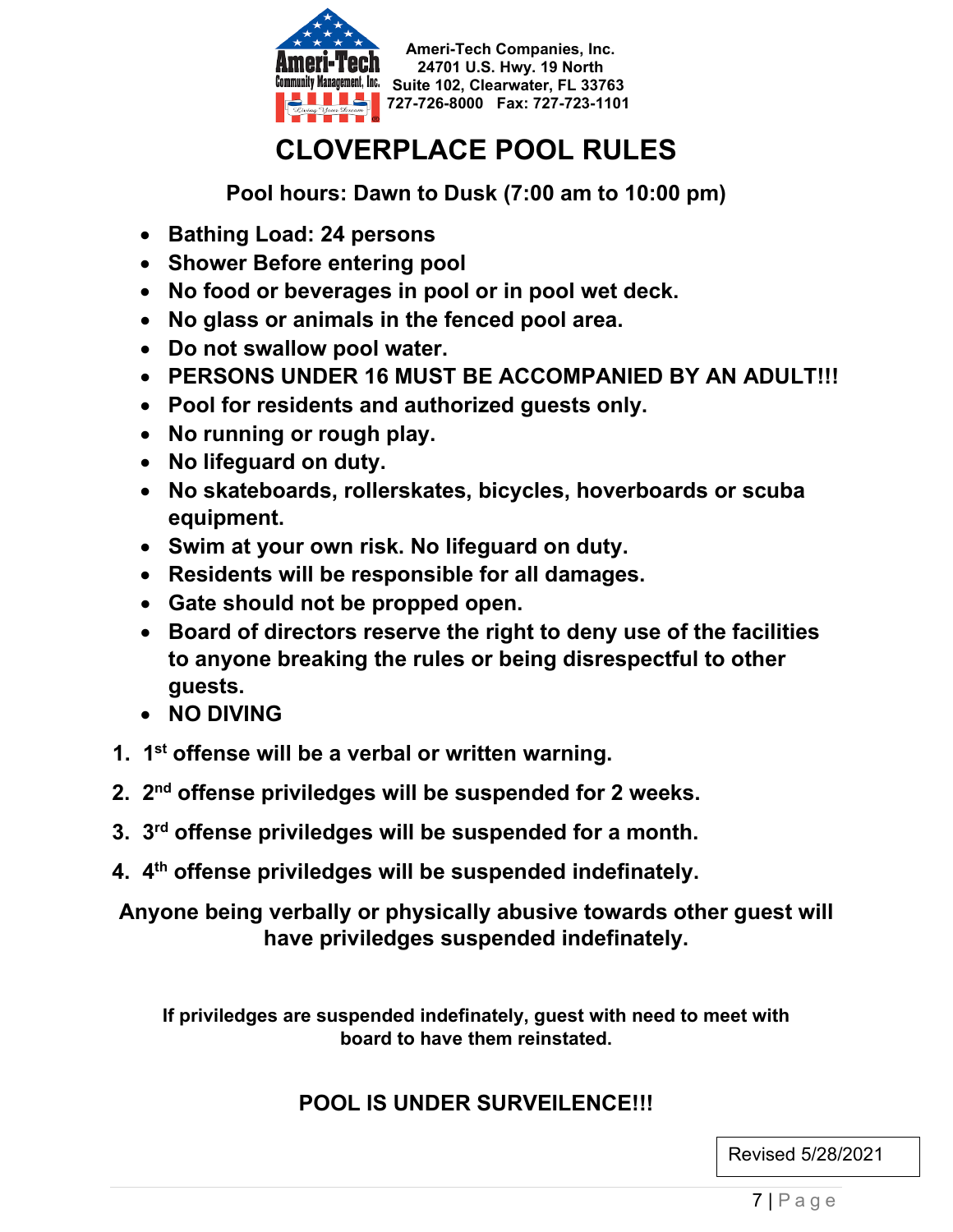

#### **Cloverplace Condominium Association**

REVISED RULES AND REGULATIONS AS ADOPTED BY THE BOARD OF DIRECTORS ON JUNE 30, 2005

In addition to the provisions contained in the Declaration of Condominium, the following rules and regulations, together with such additional rules and regulations as may hereafter be adopted by the Board of Directors, shall govern the use of the condominium units and the conduct of all residents thereof.

#### · **l. GENERAL**

A. Each Unit shall be used only for the purpose of a single-family residence. A family is defined to mean any number of persons related by blood, marriage, or adoption, or not more than two (2) unrelated persons living as a single housekeeping unit. *[Section 25(a) of the Declaration of Condominium]*

B. The use of the condominium units shall be consistent with existing law and the restrictions as set forth in the Declaration of Condominium.

C. Owners shall not use or permit the use of their premises in any manner, which would be disturbing, an annoyance or nuisance to others, or in such a way as to be injurious to the reputation of the property. No activities, either or an owner's own premises or on the common areas, that interfere with the rights, comfort, or convenience of others, with special reference to undue noise, whether by people, animals, or mechanical means, shall be permitted. *[Section 25(g) of the Declaration]*

D. Condominium units may not be utilized for business purposes, or any commercial uses whatsoever. Commercial or business use shall be defined to include any use which involves a business enterprise which results in traffic of non-resident individuals or vehicles within the Community, and/or the presence of non-domestic service-related employees in a unit. It shall also include receiving or shipping out of products or Inventory from the unit and storing of products or inventory in the unit. Use of a unit is deemed to be a business or commercial use when the unit is used primarily for business and not primarily as a residence of the owner. Commercial use shall not be deemed to include home office use of a unit, if there is no traffic of non-resident persons or vehicles to or from the unit, no inventory storage in the unit, no delivery or shipping of goods or inventory to or from the unit, and the unit use is primarily as the owner's personal residence. If home office use becomes a nuisance at any time, or impacts upon the peaceful enjoyment of the Community by its residents, or disturbs the neighborhood or the occupants of property adjoining the unit, or in any way violates local, state, or federal law, then it shall be deemed "commercial use" and shall immediately cease.

#### **II. PROPERTY MAINTENANCE** *[Section 18 of the Declaration]*

A. Each Unit Owner shall operate, maintain, repair and replace, at the Unit Owner's expense:

(1) All portions of the Condominium Unit, including, but not limited to, maintenance of the lawn and any shrubbery and/or flower beds thereon, and removal of all trash or debris.

(2) All portions of the Condominium Home, including, but not limited to, cabinets, carpeting and other floor coverings, sinks, fans, stoves, refrigerators, washers, dryers,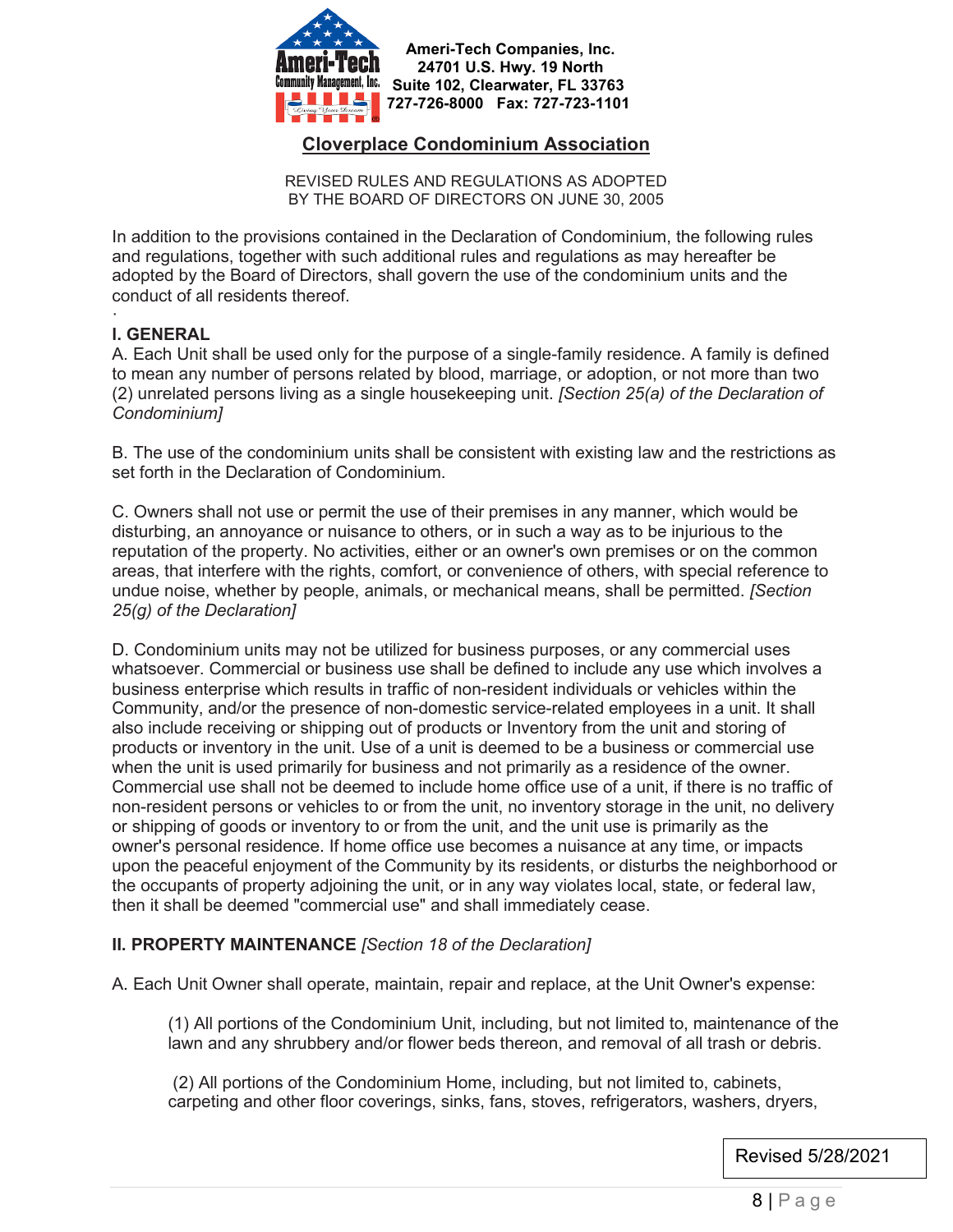

disposals, compactors and all other appliances or equipment, including any fixtures and/or their connections required to provide water, light, power, telephone, television transmission, sewage and sanitary service to the Condominium Unit, as well as all personal property of the Unit Owner.

(3) All heating, cooling and plumbing apparatus or utility installations, whether or not included within the boundaries of the Unit or the Condominium Home, which provide service exclusively to the Condominium Parcel owned by the Unit Owner.

(4) Any and all improvements constructed by the Unit Owner upon the Unit, including a fence, patio, swimming pool or jacuzzi shall be maintained by the Unit Owner at his own expense.

(5) The common party wall and common roof which the Unit Owner shares in common with the Owner of the adjacent Unit, shall be maintained and repaired by and at the expense of such adjoining Unit Owners. Maintenance and repair shall include, but not be limited to, replacement and repair of the common roof and repair of the common party wall. Expenses for such repairs and maintenance shall be paid by the Unit Owners sharing the common party wall and common roof on a prorata basis.

- B. All property to be maintained, painted, repaired and/or replaced by a Unit Owner shall be maintained at all times in a first-class condition and in good working order, if same affects the exterior appearance of the Condominium, so as to preserve a well-kept appearance throughout the Condominium, and no such maintenance repair, painting or replacement shall be performed in a manner which changes or alters the exterior appearance of a Building or the Condominium Property from its original appearance or condition without the prior written consent of the Architectural Control Committee. First class condition to be determined by the Architectural Control Committee, taking into consideration aesthetics, the condition of neighboring and adjacent properties. With the exception of grass cutting, unit owners would be given an opportunity to appeal the decision of the Architectural Control Committee to the Board of Directors. The date of the next Board of Directors meeting will be noted in the letter of notification containing the violation. All property to be maintained, repaired and/or replaced by a Unit Owner which is inside of the Condominium Home and which does not affect the exterior appearance of the Condominium shall be maintained at all times in a condition which does not and will not adversely affect any other Unit Owner, or any portion of the Condominium Property. *[Section 1B(a)(6) of the Declaration as Amended]*
- C. Each Unit Owner shall maintain his Unit in good condition and repair, including all internal surfaces within or surrounding his Unit, and each Owner shall maintain and repair the fixtures therein and shall promptly pay for any utilities which are metered separately to his Unit. Landscaped and grassed areas shall be used only for the purposes intended. No articles belonging to Unit Owners or occupants shall be kept in such areas, temporarily or otherwise. *[Section 25(c) of the Declaration]*
- D Each Owner shall maintain his Unit in a clean and sanitary manner. Patios, porches or fences shall be used only for the purposes intended and shall not be used for hanging of garments or other objects, or for cleaning of rugs or other household items. No drying of laundry will be permitted outside of the Condominium Home.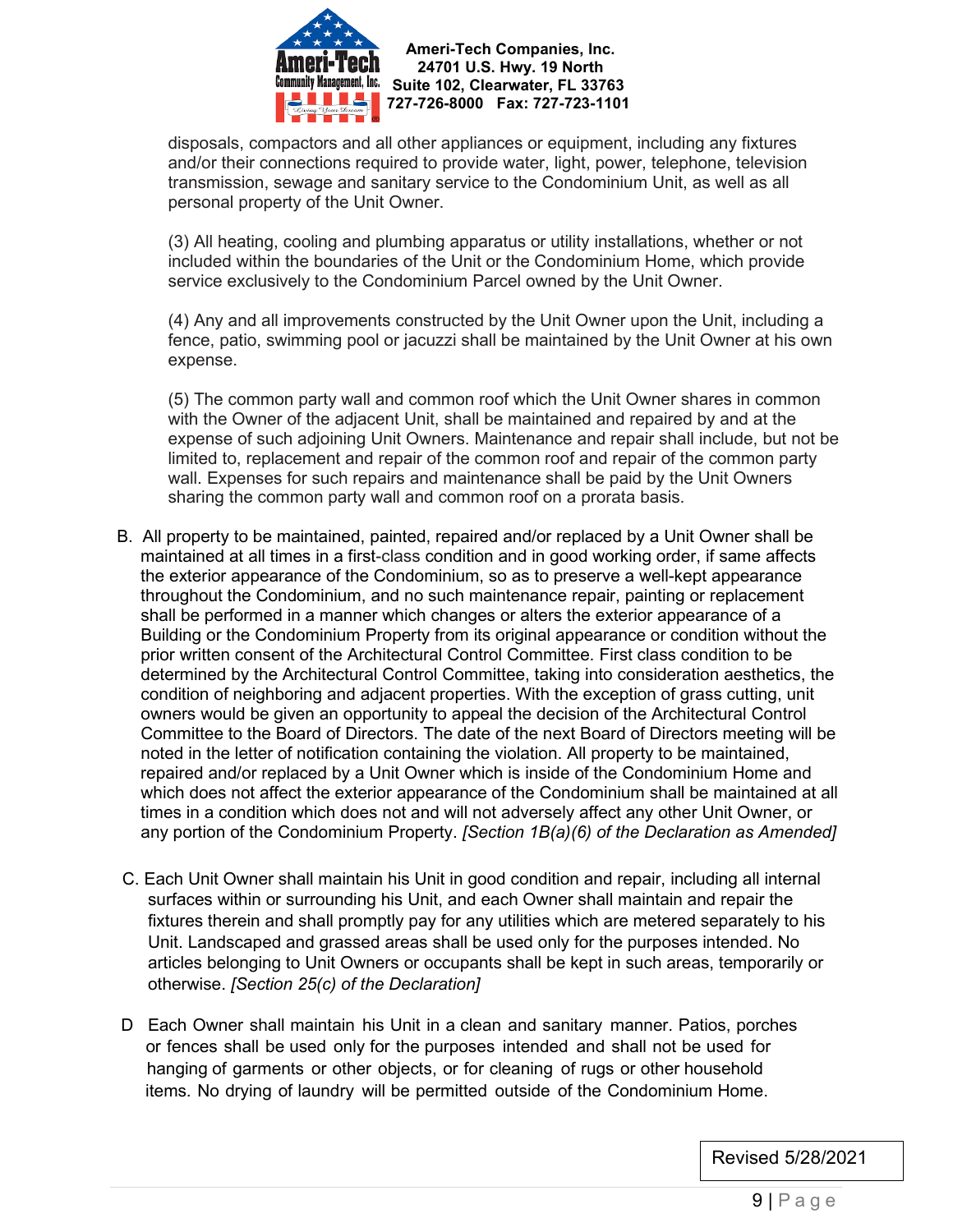

*{Section 25(d) of the Declaration]*

- E. Unit Owners or occupants shall make no repairs to any plumbing or electrical wiring within a Unit except by a plumber or electrician licensed in Pinellas County, Florida. *{Section 25(q) of the Declaration}*
- F. All landscaping of every kind and character, located on the common areas, including trees, shrubs, vines, groundcovers, grass, flowers, and any other plantings shall be subject to control by the Association. No owner or lessee shall plant, cultivate, prune, trim, alter, or relocate any landscaping within the common areas without prior, written approval of the Board of Directors. Owners or lessees may plant upon their individual lot only. Such plantings must be maintained in such a manner as to prevent damage *to* structures, concrete, and asphalt. Any plant material deemed by the Board of Directors to be the cause, or the potential cause, of any damage, due *to* its culture, growing requirements, root structure, size, or any reason whatsoever, must be removed. Failure to remove such plant material as directed will result in the removal by the Association at the unit owner's expense. ·
- G. No front lawn patios, whether constructed of pavers, cement, pebbles, mulch or other materials are permitted. The front portions of all lots shall be landscaped with sod and planting beds.
- H. All cement surfaces to include sidewalks and driveways shall be kept in a neat and attractive condition. Driveways must be reasonably clean from any oil residue, leaks, or mildew. Driveways and sidewalks may not be painted.
- I. Mailboxes, flags, and posts must be maintained in a neat and attractive condition. All mailboxes, flags, and posts must conform to the specifications as established by the Architectural Control Committee. Please notify association if mailbox needs to be repaired or replaced.
- J. Gates must remain closed at all times.
- K. Each Unit Owner or occupant shall allow the Board of Directors or the agents and employees of the Association to enter any Unit and the improvements thereon for the purpose of maintenance, inspection, repair, and/or replacement of the improvements within the Units or the Limited Common Elements and Common Elements, or to determine compliance with the Declaration of Condominium of the Association. *[Section 25(p) of the Declaration]*
- L. No Unit Owner shall operate, maintain, repair or replace any portion of the Condominium Property to be operated, maintained, repaired and/or replaced by the Association without first obtaining written approval from the Association. Each Unit Owner shall promptly report to the Association any defects or need for repairs, maintenance, or replacements, the responsibility for which is that of the Association. *{Section 1B(a)(7) of the Declaration]*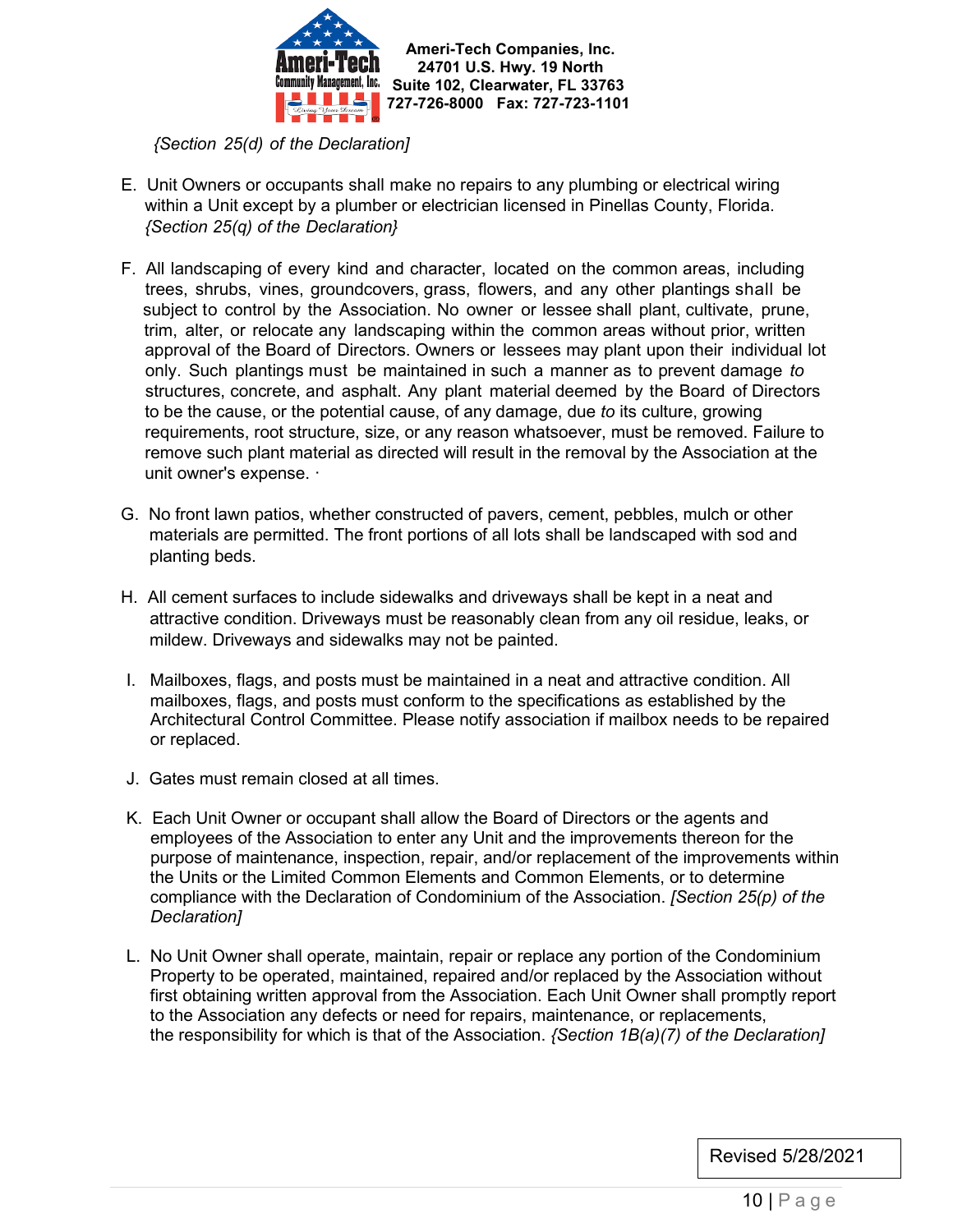

#### **III**. **MODIFICATION TO UNITS AND COMMON ELEMENTS**

- · A. All alterations, modifications and improvements of the Units and improvements constructed thereon shall be made only after prior written approval of the Architectural Control Committee. No exterior painting of doors or Buildings, or additions, such as screen doors, lighting fixtures, or any other item whatsoever, and no alteration may be made of any interior boundary wall without first obtaining written approval of the Architectural Control Committee. *[Section 25(f) of the Declaration]*
- B. No building, outside lighting, fence, hedge, wall, walk, or other structure or planting shall be commenced, erected or maintained, nor shall any addition to or change or alteration therein, be made until the plans and specifications showing the nature, kind, shape, height, materials, floor plans, color scheme and the location of such structure or work to be done shall have been submitted in duplicate to and approved in writing by the Architectural Control Committee and a copy thereof, as finally approved, lodged permanently with the Association. Alterations and repairs of the Buildings are the responsibilities of the Unit Owners. No reflecting device or materials may be used in any of the aforementioned areas. *[Section 26(a) and 25(f) of the Declaration]*
- C. No wells shall be drilled or maintained on a lot without prior approval of the Board of Directors.
- D. No tents and no temporary or accessory building or structure shall be erected without the prior written consent of the Architectural Control Committee. *[Section 25(r) of the Declaration]*
- E. Screen door systems for the overhead garage door entryway are prohibited. Replacement doors must be of the same design as originally installed unless approved by the Architectural Control Committee.
- F. Permanent hurricane shutters must conform to the specifications developed by the Architectural Control Committee and approved by the Board of Directors. The specifications include color, style and other factors deemed relevant by the board and are in compliance with applicable building codes. Permanent hurricane shutters, removable stackable panels, or other protective devices are not to be used for privacy or security. Prior approval is required by the Architectural Control Committee for the installation of wall mounted panel tracks above and below window and/or door openings. Once approved, temporary, removable, stackable panels or other protective devices are to be stored within the unit and are not to be stored or visible from the exterior of the unit. Removable Panels or other protective devices may be installed no sooner than forty-eight (48) hours in advance of a pending storm and are to be removed no later than seventy-two (72) hours after the storm threat has passed. Any damage to the exterior of the unit caused by the installation or use of temporary panels or other protective devices shall be repaired by the unit owner as soon as practically possible, and in no event beyond fourteen (14) days from the date of such damage.
- G. No window air conditioning equipment, bottle tanks, clothes lines, condensers, building materials, wood piles, or other objects used in conjunction with a residence shall be placed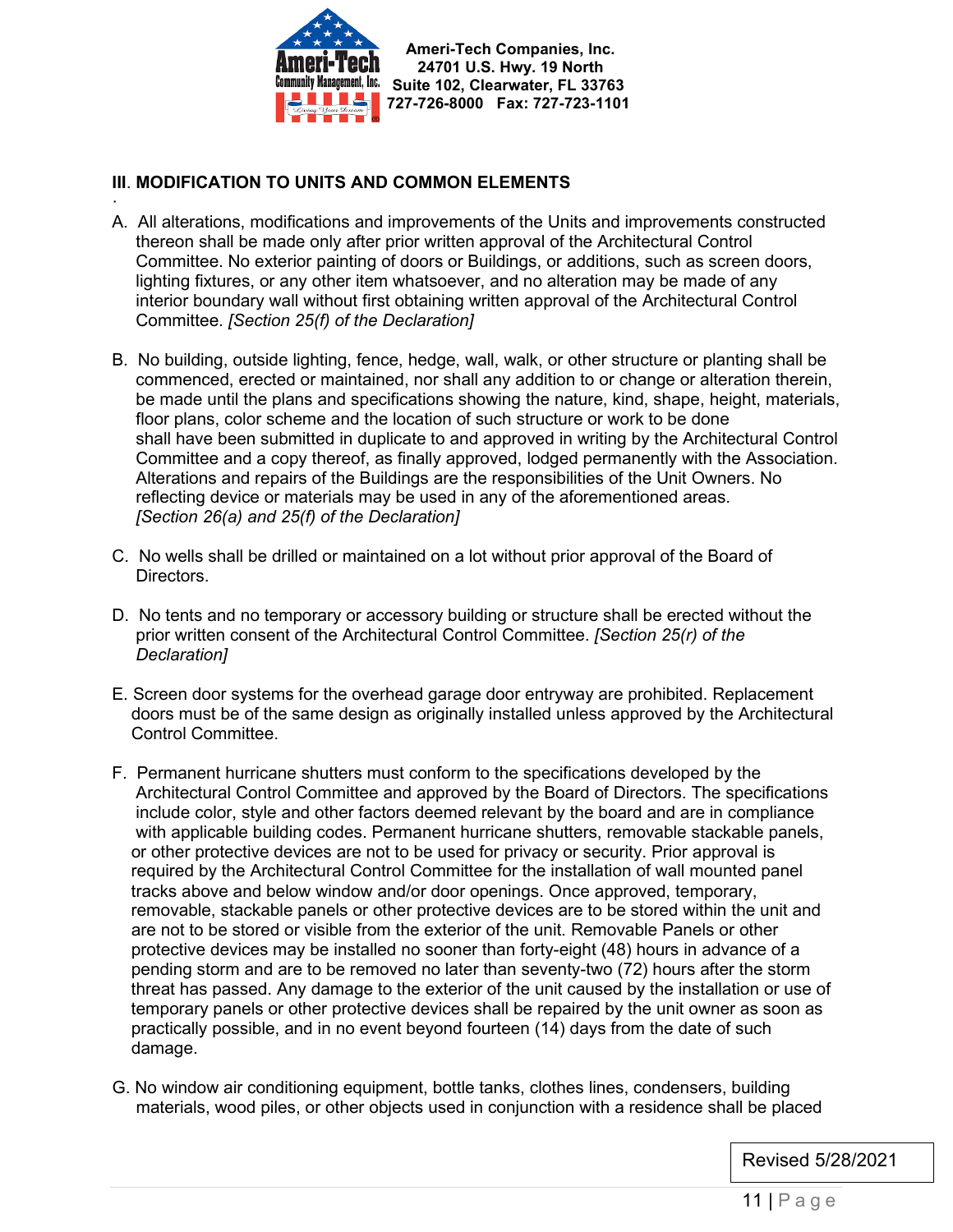

or maintained on any lot without permission of the Architectural Control Committee. If

 approved, all such items shall be located so as not to be visible from the street or any adjacent or nearby lot.  $\cdot$ 

- H. No reflective film shall be used on any window, nor shall they be covered with paper, aluminum foil, sheets, blankets, or any other materials not designed for such purpose.
- I. The Architectural Control Committee shall have the right to refuse to approve any plans and specifications or grading plans which are not suitable or desirable In its sole discretion, for aesthetic or any other reasons, such consent not to be unreasonably withheld; and in so passing upon such plans, specifications and grading plans, shall have the right to take into consideration the suitability of the proposed building or other structure and the materials of which it is to be built on the site upon which it is proposed to erect the same, the harmony thereof with the surroundings, and the effect of the building or other structure as planned on the outlook from the adjacent or neighboring property. *[Section 26(b) of the Declaration]*
- J. Should the Architectural Control Committee fail to approve or disapprove any plans and specifications submitted to it by the Owner of any Unit within thirty (30) days after written request therefore, then such approval by the Architectural Control Committee shall not be required; provided, however, that no modification, improvement or alteration shall be erected or shall be allowed to remain on any land described herein which violates any of the covenants or restrictions contained ln this Declaration. *[Section 26(c) of the Declaration]*
- K. The Architectural Control Committee shall in all cases have the right to determine and designate the building lines necessary to conform to the general plan of the Condominium Project, and the Architectural Control Committee's judgment and determination shall be final and binding. Provided, however, nothing herein shall be deemed to permit any changes in the location of lot lines or lot sizes or shapes which are not in compliance with an approved site plan for the Project. *[Section 26(d) of the Declaration)*
- L. All areas disturbed by construction and not under permanent structure must be improved and landscaped in accordance with a landscaping plan approved by the Architectural Control Committee, which approval shall not be unreasonably withheld. *[Section 26(e) of the Declaration]*
- M. Unless specifically accepted by the Architectural Control Committee, all improvements for which an approval of the Architectural Control Committee is required under this Declaration shall be completed within six (6) months from the date of commencement of said improvements. *[Section 26(f) of the Declaration]*
- N. The Architectural Control Committee shall voluntarily approve:
	- 1. Privacy fences, wood stockade type, provided proper application is made before installation, the fence does not exceed six feet in height and a county permit is installed. Unit owners will be responsible for removal if easement access is needed by the Association, public utility, or other agency with an easement on the lot. Fences are to be in back yards or under special circumstances as approved by the Architectural Control Committee.
	- 2. Privacy fences constructed with four- or six-foot Green Vinyl Coated Chain Link Fence. Unit owners will be responsible for removal if easement access is needed by the Association, public utility, or other agency with an easement on the lot. Fences are to be in back yards or under special circumstances as approved by the Architectural Control Committee.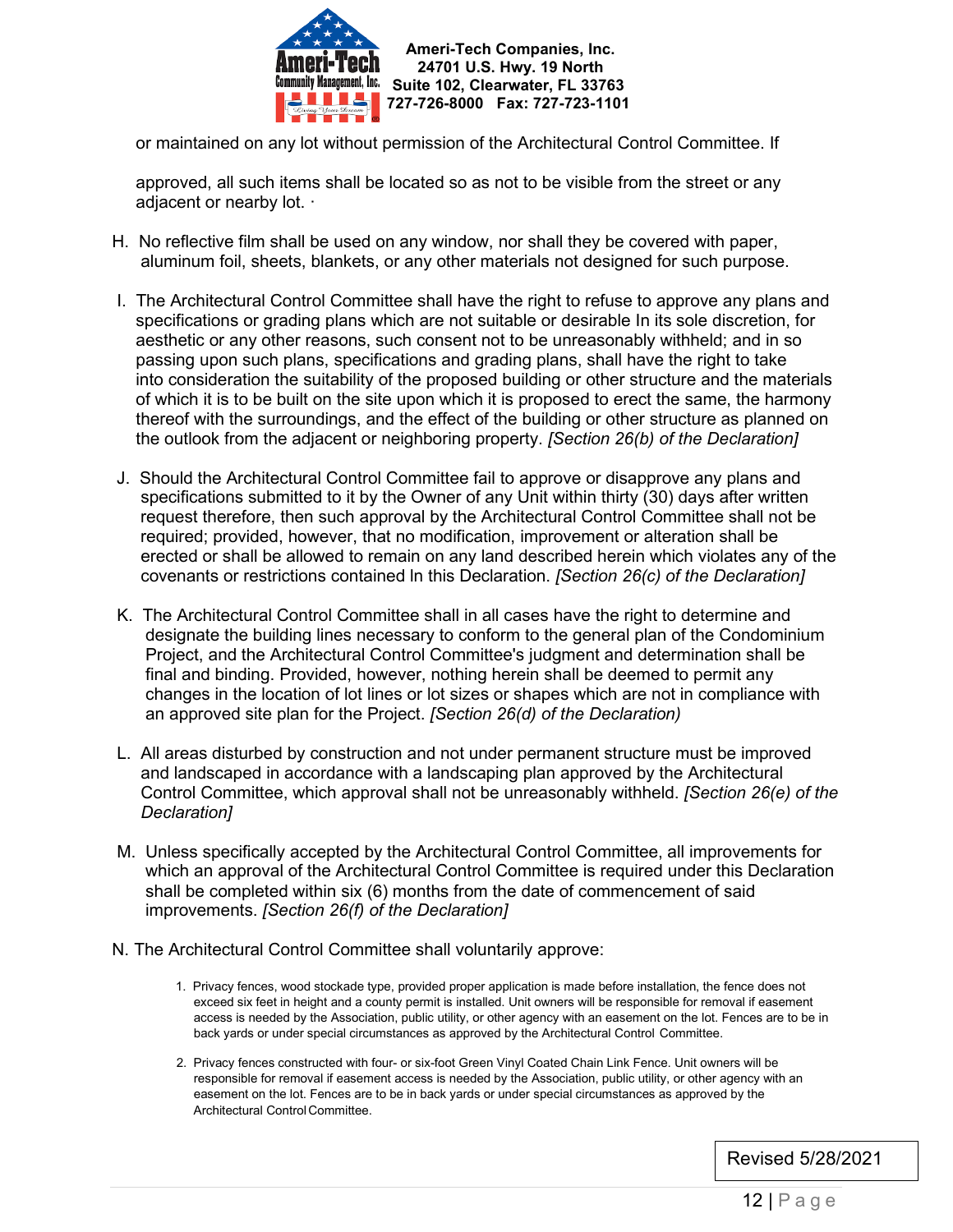

3. One (1) "Open House", "For Sale", or "For Rent" sign no larger than 24" x 24", *may* be placed in the front window of the condominium unit, provided that the owner or sales agent is present in the home when such sign is displayed. Signs must be removed when units are not occupied. Signs must be displayed in windows only unless a special exception is granted by the Architectural Control Committee or the Board of Directors. *[Section 26(g) of the Declaration asAmended]*

#### **IV. TRANSFERS, SALES AND LEASES**

- A. The transfer, sale, lease, or sublease of units is subject to the approval of the Board of Directors as set forth in the Declaration of Condominium. Prior to the sale, conveyance or transfer of any Unit to any other person other than transferor's spouse, the Owner shall notify the Board of Directors of the Association, in writing, of the name and address of the person to whom the proposed sale, lease, conveyance or transfer is to be made, and such other information as may be required by the Board of Directors of the Association. *[Section 23(a) of the Declaration as Amended]* An application must be completed and signed by both the unit owner and the prospective tenant/purchaser and submitted to the Association. Each prospective tenant/purchaser must acknowledge receipt of the governing documents of the Association and agree to abide *by* all rules, regulations, and restrictions. It is the responsibility of the unit owner to provide prospective tenant/purchaser with a copy of the governing documents. A fee, not to exceed the expenditure reasonably incurred by the Association, to review the proposed transfer and the costs of the clerical services necessitated by the transfer of ownership, shall be charged to the Unit Owner in connection with the proposed sale, transfer, rental, lease, or sublease of a unit. These expenses shall not exceed ONE HUNDRED DOLLARS (\$100.00). Within fifteen (15) days, the Board of Directors of the Association shall either approve or disapprove proposed sale, transfer, lease, or conveyance, in writing, and shall notify the Owner of its decision. In the event the Board of Directors of the Association fails to approve or disapprove a proposed sale or lease within said fifteen (15) days, the failure to act as aforesaid shall be considered approval of the sale or lease. *[Section 23(a) of the Declaration* as *Amended]* No sale or lease of any unit will be approved if the Unit Owner is delinquent in the Unit's annual assessment and/or special assessment. The Association has the right to inspect a unit, prior to sale or lease, to determine if damages exist that might affect neighboring units.
- B. A condominium unit shall not be rented or leased except as permitted in the Declaration of Condominium. A Unit may be leased or rented in accordance with the rules and regulations adopted by the Association relating thereto, however no Unit shall be leased for a period of less than six (6) months. Guests or other persons staying more than (14) fourteen days when the owner is not in residence are classified as tenants and such parties shall meet all requirements of tenant approval. Unit owners must complete an application for such tenants. Applications must be submitted in writing fifteen (15) days prior to occupancy, together with the name(s) and address of the intended lessee or tenants and valid Identification of all proposed residents including their signatures authorizing criminal background checks, and such other information as the Association reasonably may require. The prospective lessees must completely fill out the Association Application, including signing and returning the fully completed application to the Association's management office for approval. All application fees including the processing fee as established by the Board from time to time must be submitted with the application as part of the complete application package. Failure to obtain approval prior to occupancy shall result in a Retroactive Fee of \$100.00.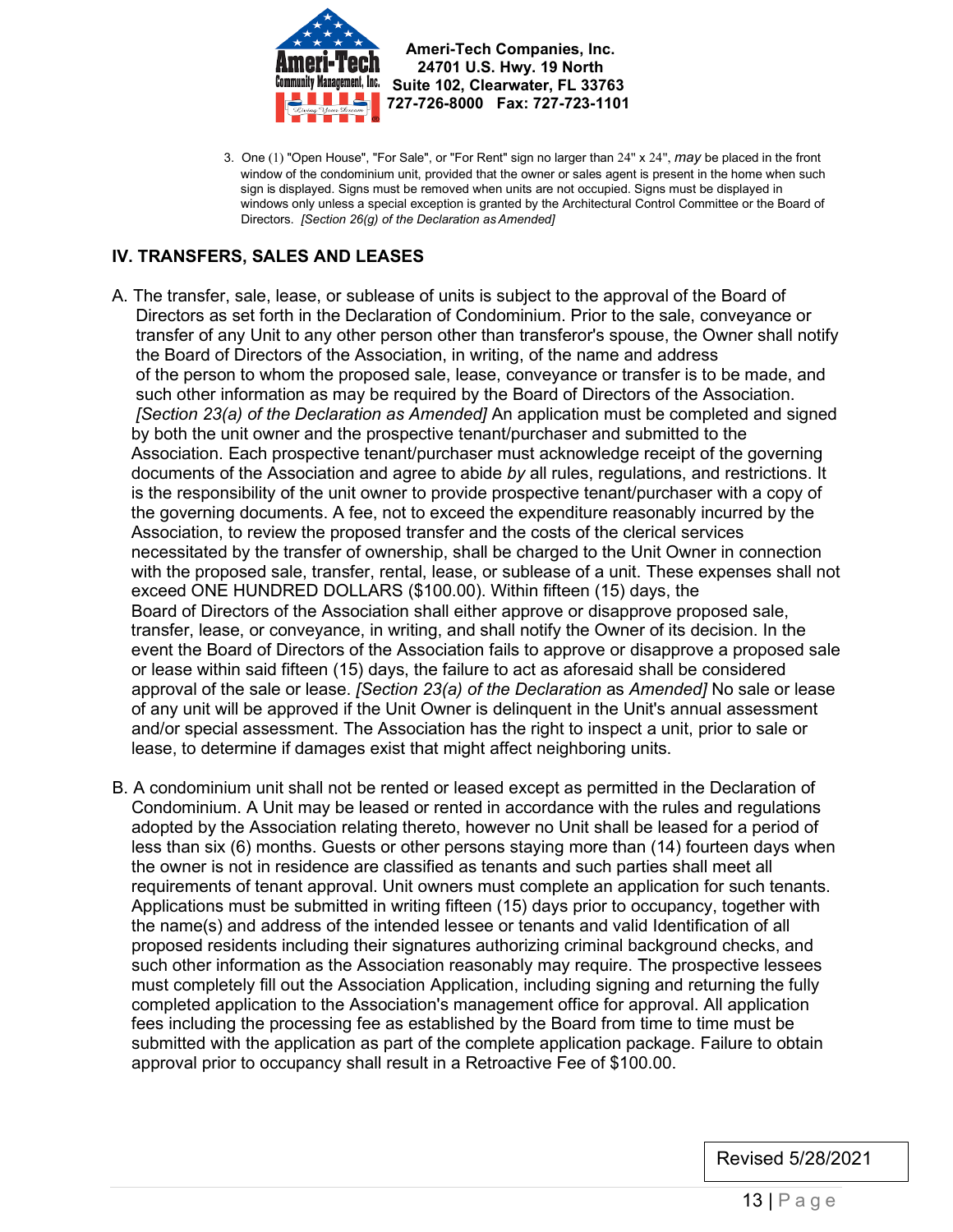

 **Ameri-Tech Companies, Inc. 24701 U.S. Hwy. 19 North Community Management, Inc. Suite 102, Clearwater, FL 33763 727-726-8000 Fax: 727-723-1101**

- C. A Unit Owner as lesser and the lessees shall be jointly and separately liable for all damage of any kind whatsoever, including court costs and reasonable attorney's fees incurred by the Association as a result of such lessee failing *to* comply with any provision of the Florida Condominium Act, the Florida Residential Landlord and Tenant Act, the Declaration of Condominium, the Bylaws of the Association and of these Rules and Regulations. In connection therewith, it is understood and agreed that the acceptance of the Association's approval of any lease of a unit by the **Owner and the lessee (as evidenced** by **the commencement of such tenancy) shall constitute the automatic appointment** by the Unit Owner of the Association as his attorney-in-fact to act on his behalf in connection with the enforcement of any of the rights given to the landlords under the Florida Residential Landlord and Tenant Act, and it is further understood that this appointment shall be irrevocable by the owner during the duration of the tenancy. An owner who rents his unit is not entitled to use the amenities during the term of the lease.
- D. At the end of the initial lease term, the lessee, with the concurrence of the lessor, may choose to hold over the tenancy on a month-to-month basis or renew the lease agreement for another minimum term or longer, without the necessity of reapplication to and re-approval by the Association; provided that the Association reserves the right, in its sole discretion, to require an updated review of the application and re-approval of the lessee residents when the Association deems it advisable. An owner may not re-let the same condominium unit within the six (6) months stipulated from the date of the original lease agreement. However, if an owner can prove to the satisfaction of the Board of Directors that the lease agreement entered into was in good faith and that the tenant, without fault of the owner, unilaterally breached the lease agreement and violated its terms, the owner may be entitled to re-let the condominium unit within the original lease term of a minimum six (6) month period as set forth.

#### **V. PETS** *[Section 25(e) of the Declaration* as *Amended]*

- A. Unit Owners or tenants shall not keep pets or other animals in their Units or within the Common Elements unless prior written approval of the Board of Directors of the Association is obtained. Photographs of pets must be submitted in order to obtain aforementioned approval. Said written approval will not be withheld for small pets, however, no more than two small pets may be kept in any Unit. Pets shall be limited to domestic dogs, cats, birds, tropical fish, gerbils or hamsters provided that at no time shall an owner or lessee of a unit be permitted to maintain more than two cats or two dogs or one cat and one dog. Pets may not be kept, bred, or raised for commercial purposes. For purposes of this paragraph, small animals are defined as animals weighing fifteen (15) pounds or under. The 15 pound weight limit is to be used as a guideline only and in no way prevents the Board from approving pets in excess of 15 pounds. Aggressive breeds including, but not limited to, wolf hybrids, rottweilers, and pit bulls shall not be kept on the Condominium property.
- B. In the event written approval as afore described is obtained by the Unit Owner or tenant, it shall be the responsibility of such Owner or tenant to insure that the animal is kept under a leash and accompanied *by* their owner/master when the pet is outside the Unit. The owner/master is responsible for properly curbing such animals and any necessary clean-up. No pet may be tied to any object or left unattended outside of the unit or ln the garage area. Owners/masters may not permit pets to roam or linger on any common area or residential lot other than their own. The Board of Directors may, in its sole discretion, withdraw the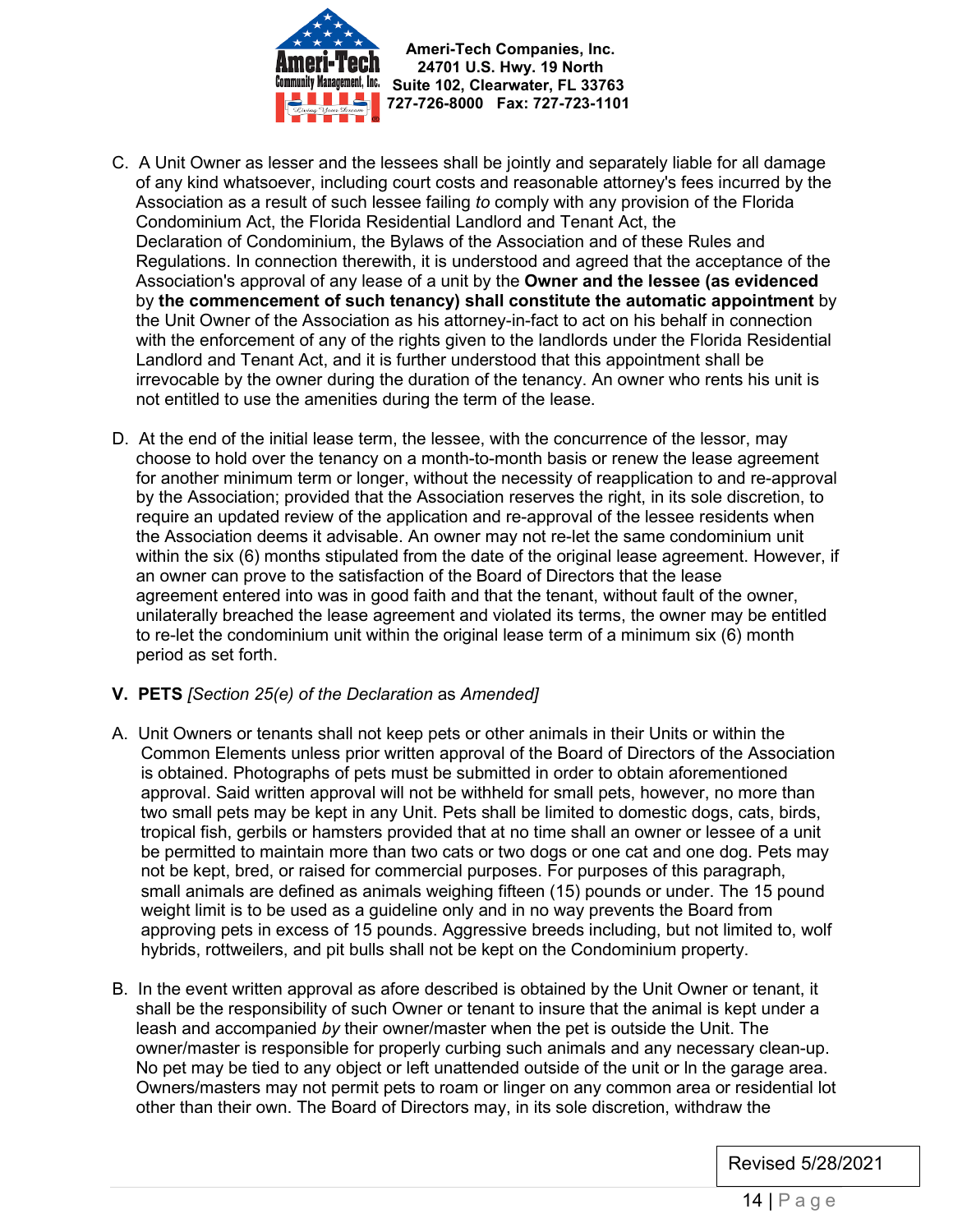

 **Ameri-Tech Companies, Inc. 24701 U.S. Hwy. 19 North Management, Inc.** Suite 102, Clearwater, FL 33763 **727-726-8000 Fax: 727-723-1101**

 written approval referred to above at any time and require the removal of any pet that Is repeatedly the cause of nuisance, unreasonable noise, or hazard or in the event the Owner/tenant does not abide by the rules and regulations established by the Board of Directors of the Association pertaining to pets. In no event shall the animal be allowed to enter the recreational areas.

#### **VI. VEHICLES AND PARKING** *[Section 25(b) of the Declaration* as *Amended]*

- A. All vehicles shall be parked only in the parking areas so designated for that purpose by the Association. Residents shall first utilize the garage areas of the units or the cement driveways of the units. Vehicles parked in the driveway areas shall not extend into the street. Street parking is permitted for secondary and guest parking only. No vehicles may be parked on lawns or other grass areas or in the designated "No Parking Areas" indicated by yellow street markings. Owner agrees to notify all guests and lessees of the regulations regarding parking, and to require guests and lessees to abide by such parking regulations.
- B. No boats, trailers, campers, motor homes, golf carts, motorcycles, or vehicles larger than a passenger automobile, pickup truck, or standard size van will be permitted within the development of which the Unit is a part. A standard size van and pickup truck shall *be* defined as a vehicle that will fit in a standard size garage at Cloverplace with dimensions not to exceed 7 feet 10 inches wide, 6 feet 10 inches in height, and 18 feet 6 inches in length. You must be able to egress from the vehicle in the garage. Inoperative vehicles or vehicles not currently licensed may not be parked on the Condominium property.
- C. Commercial vehicles and trucks of any nature, other than pick-up trucks, are prohibited except temporarily for deliveries, pick-ups, or repairs. A commercial vehicle is defined as a vehicle with tools of the trade displayed within view and any vehicle with writing displayed on or within the vehicle identifying a business, or trade, excluding license plates and bumper stickers.
- D. Any such vehicle, or any of the properties mentioned in the preceding Paragraphs B & C may be removed by the Association at the expense of the Unit Owner, Occupant or Guest owning the same, for storage or public or private sale, at the election of the Association; and the Unit Owner, Occupant or Guest owning the same shall have no right of recourse against the Association. For the purpose of this rule, the Board of Directors shall have the final determination as to the classification of a particular vehicle.
- E. No repairing of automobiles, trailers, boats, campers, golf carts, or any other property of Owner will be permitted outside the confines of the Owner's unit.
- F. Vehicles are not to be driven recklessly or noisily. The speed limit throughout Cloverplace Is 15 MPH.

#### **VII. RECREATIONAL FACILITY**

A. Use of the Recreational Area at Cloverplace is a privilege and is conditional on the observance of the Rules and Regulations established. Persons failing to abide by these Rules and Regulations shall be subject to such penalties as may be deemed advisable by the Board of Directors, including, but not limited to, temporary or permanent suspension of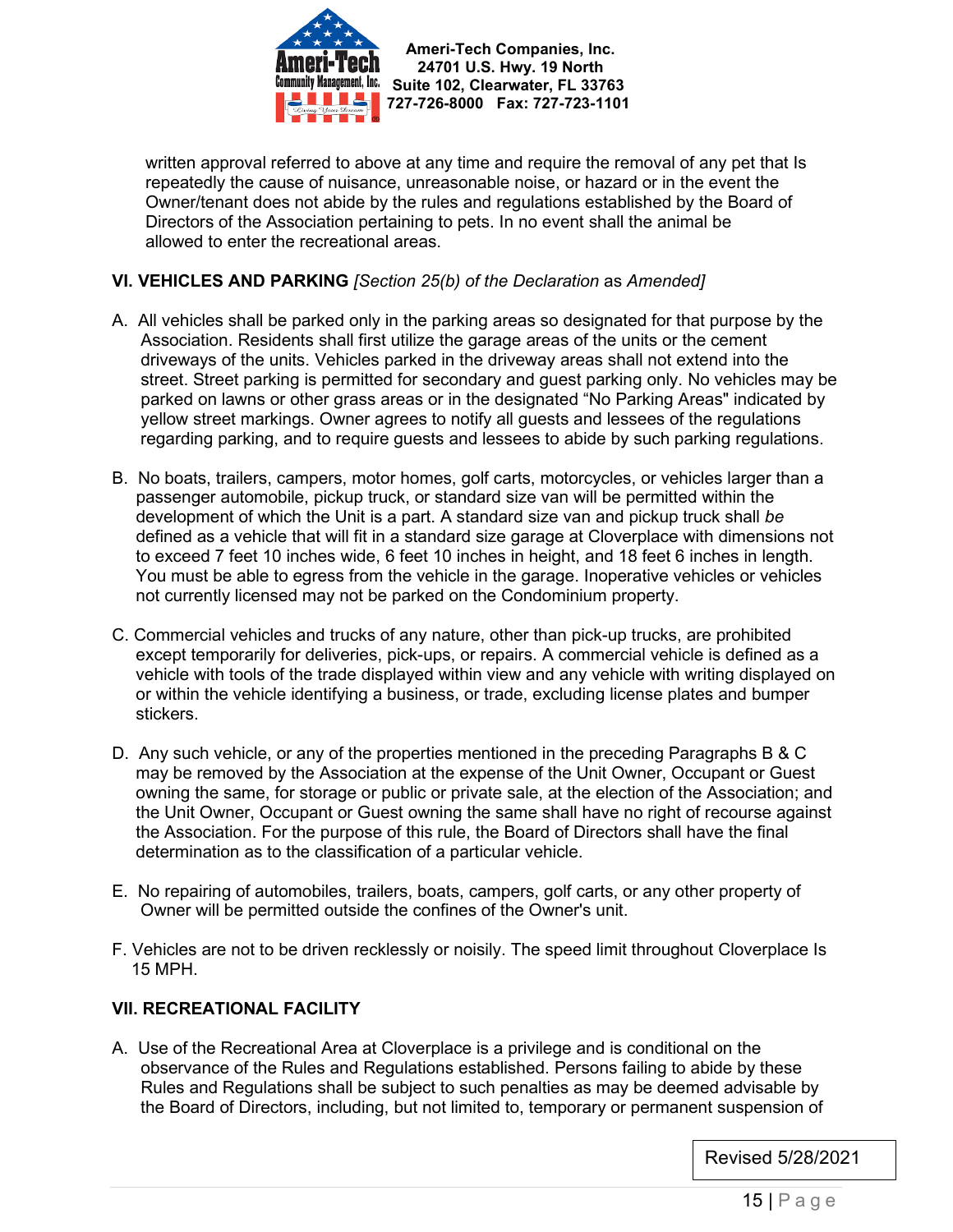

rights of usage.

- B. Use of the pool at Cloverplace is at the sole risk of the user and owner, and Cloverplace assumes no liability for the use or misuse thereof. The pool is unsupervised and the Association employs no lifeguards.
- C. All persons utilizing the pool facility shall observe posted rules at all times. Adult condominium residents shall be held responsible for the behavior, actions and/or damages by guests and minor family members. All guests must be accompanied by the unit occupant.
- D. Persons under the influence of alcohol or a controlled substance are not permitted in the Pool area.
- F. Tables, benches, and pool and patio furniture shall not be removed from designated areas.
- F. All trash must be placed in the garbage cans provided.
- G. Groups numbering over 10 persons are prohibited from using the swimming pool due to the limited capacity of said pool. Should the arrival of other residents exceed the allowable capacity, groups must vacate the pool area immediately.
- H. An owner who rents his unit is not entitled to use the amenities during the term of the lease.
- I. An adult must accompany any guest, or resident under the age of twelve (12) using the Cloverplace pool.
- J. One pool key is issued to each Unit and to be utilized by all residents of that unit. No one is admitted to the pool without a key. If a pool key is lost or stolen, it can be replaced at a cost of \$20.00 for card and \$10.00 for bathroom key.

#### **VIII. MISCELLANEOUS**

- A. No Owner or occupant may make or permit any disturbing noises in the Building or on the Condominium Property, whether made by himself, his family, friends, guests or servants, nor may he do or permit to be done anything by such persons that would interfere with the rights, comforts, or other conveniences of other Owners and occupants. No person may play or suffer to be played any musical instrument, phonograph, radio or television set in his Unit or on or about the Condominium Property, if the same shall in any manner disturb or annoy the other Unit Owners or occupants of the Condominium. *[Section 25(g) of the Declaration]*
- B. No Owner or occupant of a Unit shall permit or suffer anything to be done or kept in his Unit which will increase the insurance rates on his Unit, the Limited Common Elements or the Common Elements, or which will obstruct the rights or interfere with the rights of other members or annoy them by unreasonable noises or otherwise; nor shall an Owner commit or permit any nuisances, immoral or illegal act in his Unit or Limited Common Elements or on the Common Elements. *[Section 25(n) of the Declaration]*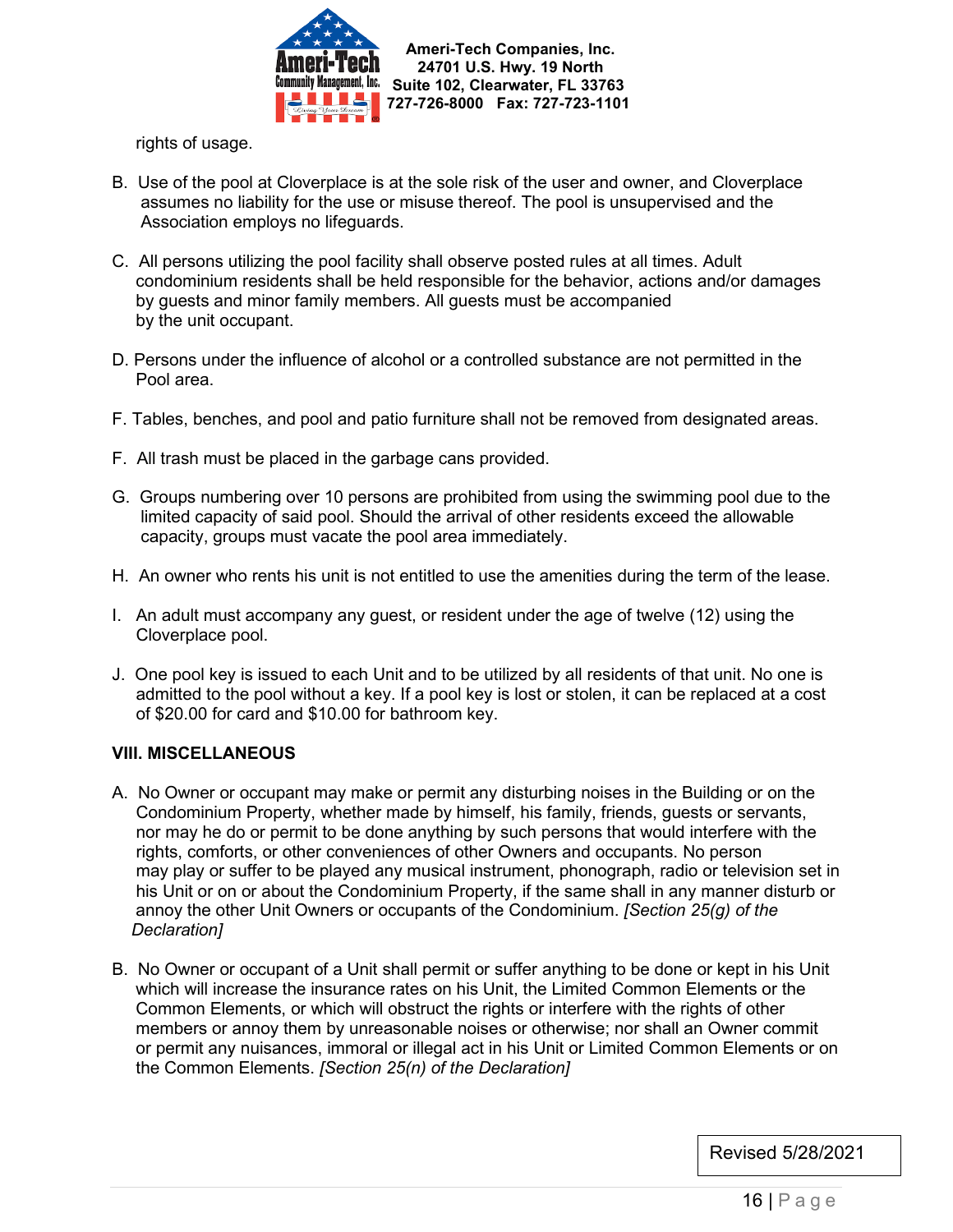

- C. Each Owner may identify his unit by a name plate of a type and size approved by the Association and mounted in a place and manner so approved. *[Section 25(th) of the Declaration]*
- D. No signs, advertising, or notices of any kind or type whatsoever, including, but not limited to, "For Rent" or "For Sale" signs, shall be permitted or displayed on any Unit, nor shall the same be posted or displayed in such a manner as to be visible from the exterior of any Unit, without the prior written approval of the Architectural Control Committee. *[Section 25(i) of the Declaration]*
- E. All damage to the Condominium Project caused by the moving and/or carrying of articles therein, shall be paid by the Unit owner or person in charge of such articles. *[Section 25(k) of the Declaration]*
- F. Soliciting is strictly forbidden. It is requested that Owners notify the Association if a solicitor appears and appropriate action will be taken. *[Section 25(1) of the Declaration]*
- G. No group yard sales may be held without prior approval of the Board. Individual yard sales are limited to two (2) per calendar year unless approved in advance by the Board of Directors.
- H. Outdoor cooking facilities, such as gas, charcoal or electric grills shall be a portable style only, and shall be stored within the rear porch, patio or garage of the residential unit when not in use. Insurance and fire regulations forbid the use of grills in garages or within other enclosed areas. This applies to all types of grills; gas, charcoal, and electric. Grills must be attended at all times when in use.
- I . Outdoor recreational equipment such as badminton/tennis/soccer nets, or any other similar or related equipment is permitted to be placed on a lot only when in use. Portable basketball hoops/poles are permitted if kept within the driveway area close to the garage. No basketball hoops may be affixed to a condominium unit and are not permitted within the streets of the community. Playground equipment such as swings, slides, and trampolines are permitted only within enclosed fenced in areas.
- J. No lawn ornaments exceeding twenty-four (24) inches in height or a number of ornaments deemed excessive by the Architectural Control Committee shall be permitted on any residential lot or on the common areas without prior approval of the Architectural Control Committee.
- K. One portable and removable United States flag not exceeding 3x5 feet in size may be displayed if wall mounted with a bracket and pole on the front exterior garage door wall between the two garage doors. The flying of all other flags is not permitted.
- L. Water conservation must be exercised at all times. Pinellas County has restrictions regarding car washing, irrigation, etc. that must be followed. Violators are subject to fines by Pinellas County. All water, toilet and plumbing facilities within the condominium units are to be maintained to avoid leakage. The main water supply valve to a condominium unit must be shut off if the unit is to be vacant for an extended period of time. Unit owners will be held legally liable for damage to any unit or units affected by leakage whose origin can be traced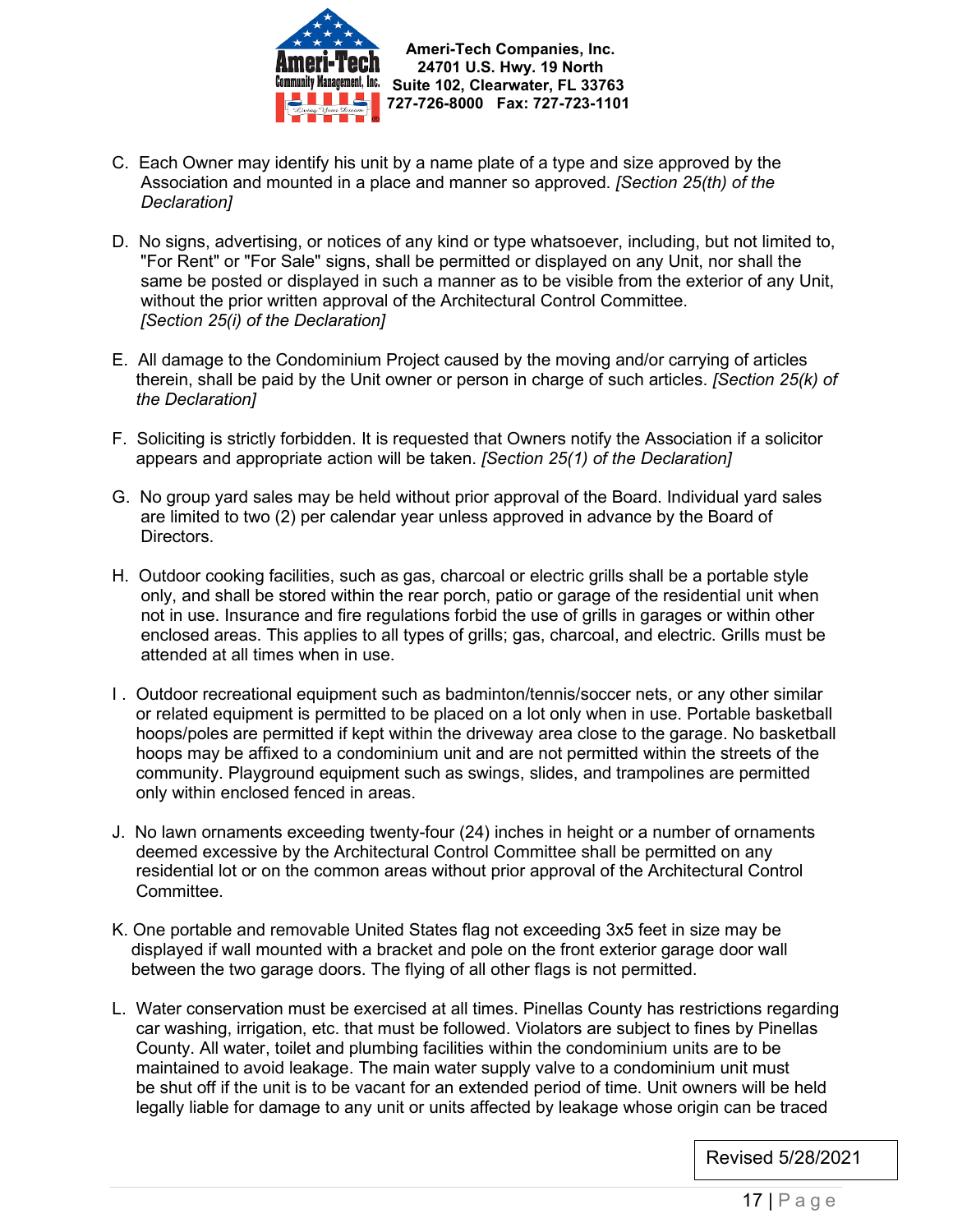

to a specific unit.

- M. Holiday Decorations may be placed and/or displayed no earlier than thirty (30) days prior to the holiday and must be removed with fifteen (15) days after the holiday has passed.
- N. No laundry, including bathing suits and towels, shall be displayed or hung from windows, railings, or on racks or lines outside of a unit or on screened patios
- . · ·
- 0. All garbage or trash containers shall be located within the garage or screened area in such a manner as to be out of view of the street and neighboring and adjacent Units. *[Section 25(s) of the Declaration]* All trash, garbage, and the like, shall be properly bagged and/or placed in proper receptacles in such a manner that it shall not attract vermin, be a *fire* hazard, or give off offensive odors. Garbage placed in receptacles shall be set out for pick-up no earlier than 4:00 PM on the day before a scheduled pick-up, while bagged garbage, other than bags containing lawn debris, shall not be set out earlier than the morning of the scheduled pick-up. Emptied trash receptacles shall be returned to the garage or screened area the same day. Trash receptacles must be sealed at all times.
- P. With the exception of satellite dishes not exceeding 18" in diameter, television antennae, solar energy collectors, or other electronic devices, may not be affixed to the condominium units and may not be visible unless prior approval is received from the Board of Directors. *[Section 25(t) of the Declaration]* Satellite dishes must be placed safely and in as unobtrusive a manner without distorting the signal.
- Q. The streets of Cloverplace are deemed Common Areas of the Association and are to be used solely for vehicular traffic. Loitering and congregating upon the streets is prohibited. The Association assumes no liability whatsoever for the safety of residents and strongly discourages the participation in recreational activities upon the streets. Any activity upon the streets. of Cloverplace which result in a habitual nuisance will result in intervention by the Pinellas County Sheriff $\Box$ s Office. Parents and guardians are expected to control and supervise the activities of *minor* children and guests when in the Common Areas of the Association.

These rules and regulations are subject to modification by the Association in accordance with the Bylaws as set forth in Exhibit F of the Declaration of Condominium. Each Unit Owner or occupant shall conform to and abide by the Bylaws and uniform rules and regulations in regard to the use of the Unit, Limited Common Elements and Common Elements which may be adopted in writing from time to time by the Board of Directors of the Association, and to see that all persons using Owner's property by, though, or under him do likewise.

The Association has the right to establish additional rules and regulations governing the conduct of all residents and also the use of the Units and Common Elements so long as such additional rules and regulations are not inconsistent with the terms and conditions of the Declaration of Condominium.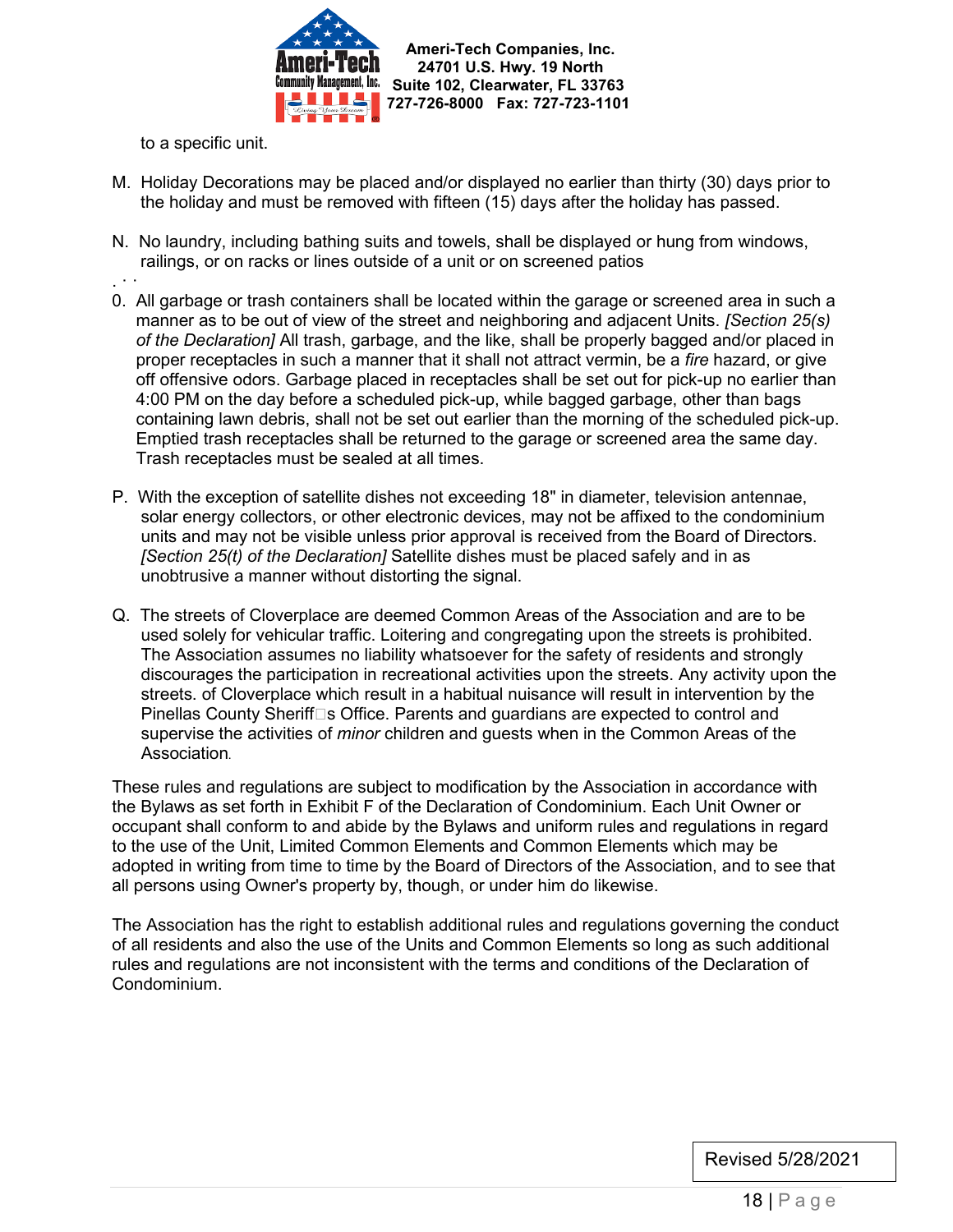

#### **Schedule of Amendments To Declaration of Condominium Ownership Of Cloverplace, A Condominium**

#### ADDITIONS INDICATED BY UNDERLINE **DELETIONS INDICATED BY STRIKE THROUGH OMISSIONS INDICATED BY ELLIPSIS....**

1. Section 17, ASSESSMENTS, LIABILITY, MAINTENANCE, LIEN AND PRIORITY, INTEREST, COLLECTION, Subsection (c) of the Declaration, shall be amended to read as follows:

17. ASSESSMENTS, LIABILITY, MAINTENANCE, LIEN AND PRIORTY, INTEREST, COLLECTION:

(c) In addition to the lien rights set forth hereinabove, the Association shall be entitled to assess a late charge in an amount to be determined by the Board of Directors from time to time up to, but not to exceed, the maximum allowed by law, as same may be amended from time to time. Should the Board of Directors fail to set an amount for the administrative late fee.it shall be the maximum allowed by law from time to time, which at the time of recording this amendment is the greater of Twenty-Five Dollars or 5% of the installment due of Fine and no/100 (\$5.00) Dollars, together with interest at the rate of Ten percent (10%) whatever percentage per annum may be established or set by the Board of Directors from time to time up to, but not to exceed, the maximum allowed by law. as same may be amended from time to time, from the due date until the date of payment for any Assessment, regular or special, made hereunder which is not paid within ten (10) days of the due date of any such Assessment.

2. Section 23, CONVEYANCES, SALES, RENTALS, LEASES AND TRANSFERS, Subsection (a) of the Declaration, shall be amended to read as follows:

23. CONVEYANCES, SALES, RENTALS, LEASES AND TRANSFERS:

In order to insure a community of congenial residents and thus protect the value of the Units, the sale, leasing, rental and transfer of Units by any Owner other than the Developer shall be subject to the following provisions:

(a) Conveyances, Sales and Transfers: ...

The Association, pursuant to the provisions of Florida Statutes 7 l 8.1l 2(i), shall be entitled to charge the Unit Owner a fee in an amount as may be established or set by the Board of Directors from time to time up to, but not toexceed, the maximum amount allowed by law, as same may be amended from time to time, which currently is \$100.00 per applicant with a husband and wife or

#### **EXHIBIT "A"**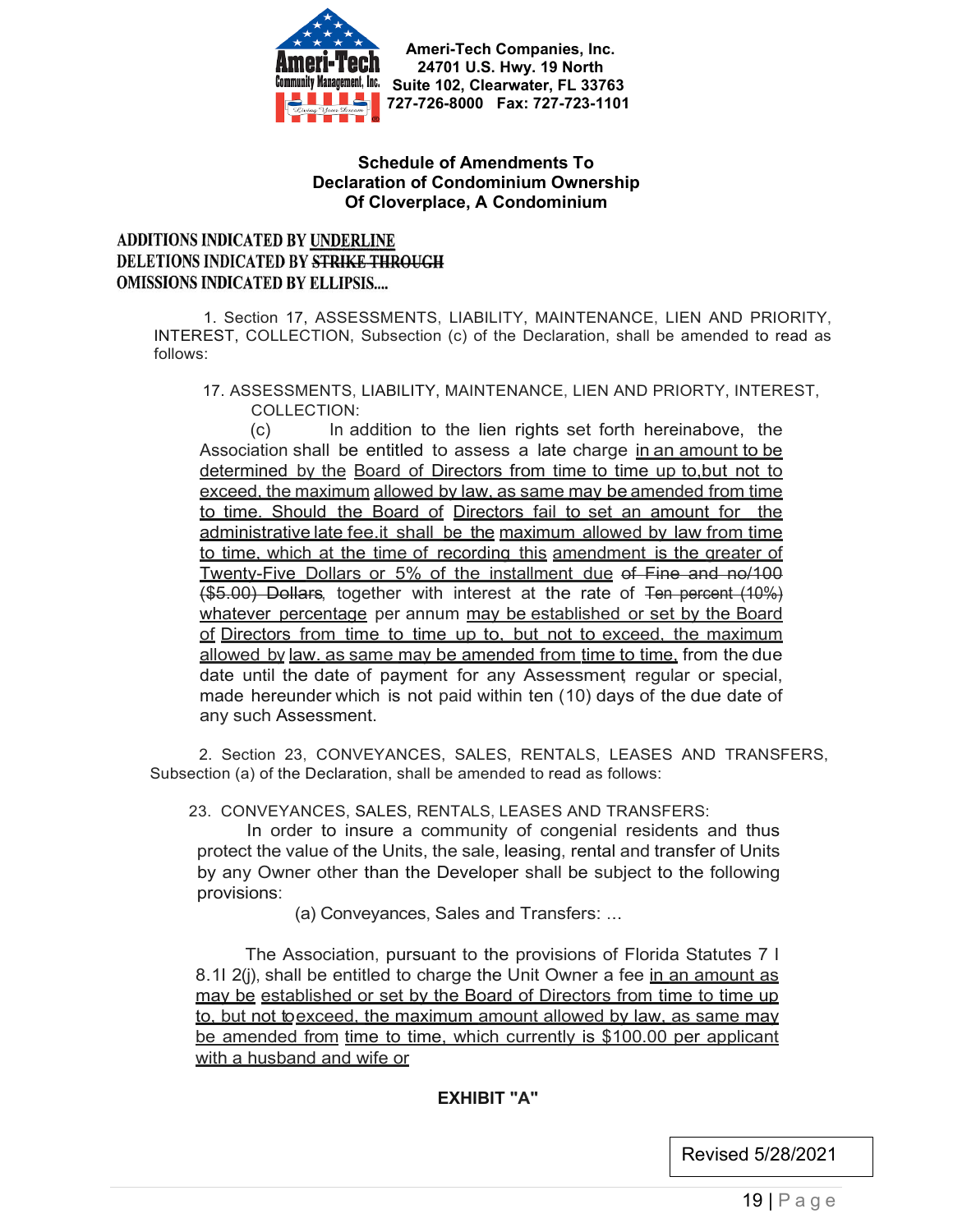

parent and dependent child being considered a single applicant of twenty five dollars (\$25.00) for costs incurred by the Association to review the proposed transfer and the costs of the clerical services necessitated by the transfer of ownership. The Board of Directors shall establish the fee which may be imposed in connection with review of leases and sales and in the event that an amount is not set by the Board of Directors, it shall be the maximum allowed by law. as same may be amended from time to time.

3. Section 23, CONVEYANCES, SALES, RENTALS, LEASES AND TRANSFERS, Subsection (b) of the Declaration, shall be amended to read as follows:

23. CONVEYANCES, SALES, RENTALS, LEASES AND TRANSFERS:

In order to insure a community of congenial residents and thus protect the value of the Units, the sale, leasing, rental and transfer of Units by any Owner other than the Developer shall be subject to the following provisions….

(b) Rental or Lease: A Unit may be leased or rented in accordance with the rules and regulations adopted by the Association relating thereto, however no Unit shall be leased for a period of less than six (6) months. Prior approval by the Board of Directors of the Association shall be required for the rental or lease of a Unit and the Unit Owner shall notify the Board of any such rental or lease in writing no less than thirty (30) days in advance of the proposed start date of the rental or lease. stating the name of the tenant and the term of the lease. Failure to provide such notification in advance of the lease or rental term shall constitute a violation of this restriction and the lease or rental shall immediately terminate and the tenant shall be required to vacate the premises**. A** Unit Owner may not lease, rent or allow occupancy of a unit by any party other than the owner(s) and immediate family during the first year of ownership. The year period shall begin to run on the date of the recording of the owner's deed. This restriction shall not apply to Association owned units. The Association shall have the right to evict a tenant or lessee, as an agent for the Owner, for either the tenant's /lessee's or Owner's failure to comply with the governing documents of the Association. which include this Declaration, the Articles of Incorporation. the By- Laws. and Rules and Regulations of the Association. The Owner shall cooperate fully with the Association in any eviction proceeding. The Association shall not be deemed a landlord for any other purpose other than the right to evict under Chapter 83 of the Florida Statutes. Any attorney fees and costs incurred in pursuing an eviction shall be assessed against the Owner and may be collected in the same manner as an assessment.